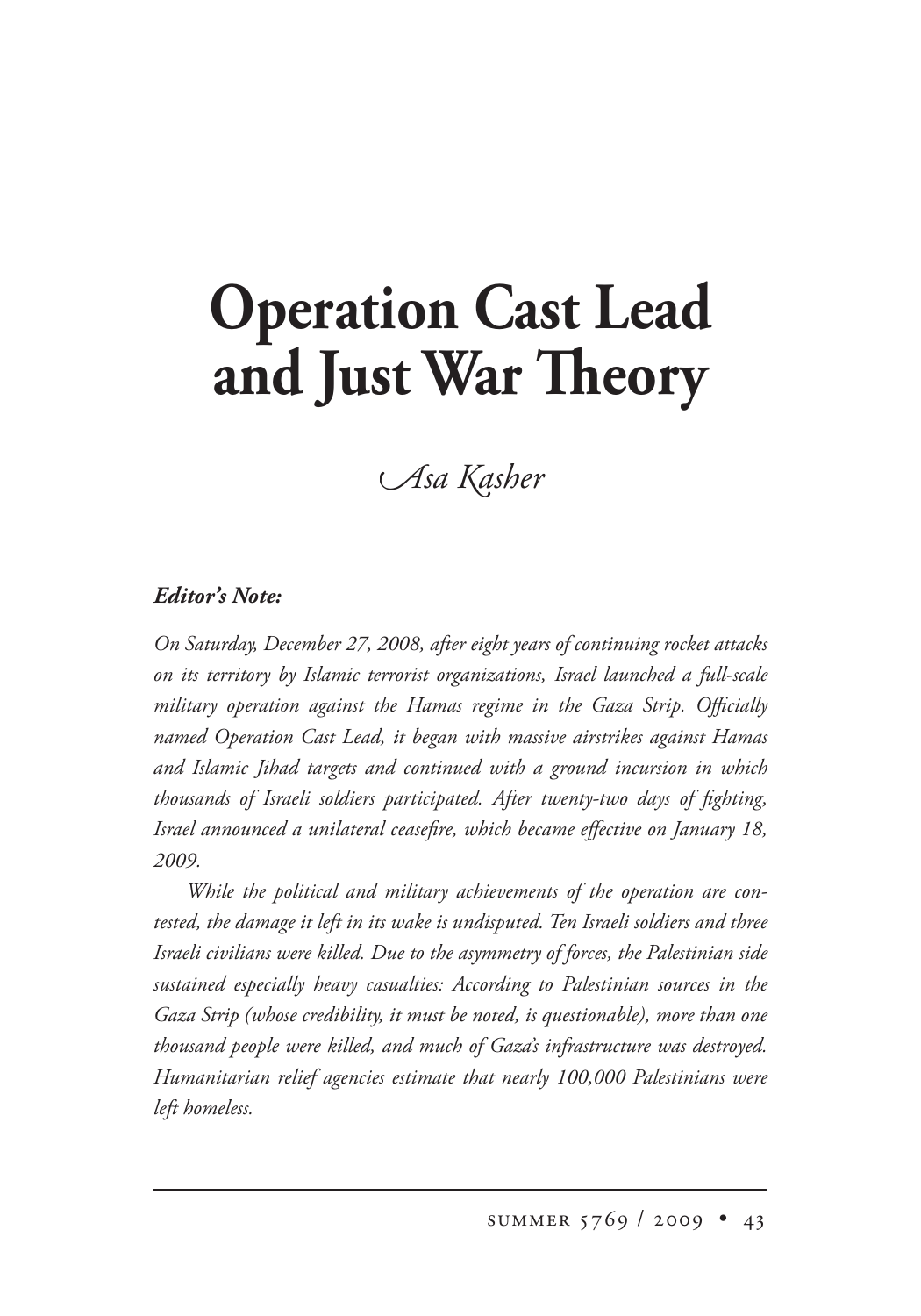*e destruction caused by the Gaza operation, as well as the disturbing pictures of it broadcast around the world, incited violent international protest and*  a public debate within Israel itself. The most outspoken critics of the operation *accused the Jewish state of engaging in excessive and indiscriminate aggression as well as committing war crimes against the Palestinians. More moderate commentators questioned the necessity of some of the Israel Defense Forces' (IDF) actions during the fighting and wondered whether the operation could have been brought to a close without causing such widespread carnage.*

Though understandable and perhaps inevitable, this heated debate is un*fortunately founded, in most cases, on insufficient and flawed information, semantic confusion, and the misuse of moral principles. The main purpose of this article, written by one of Israel's leading philosophers, is to try to deal with some of these shortcomings. At the very least, it points us toward the proper moral, ethical, and legal standards by which the Gaza operation should be evaluated.* 

 $A$  properly functioning state should plan its actions carefully, execute them appropriately, and examine them scrupulously afterward. A military operation is an important and complex act of state, and it is not exempt from proper planning, execution, and examination.

Whenever a state conducts a military operation outside its borders, it engages in a political action. In a democratic state, the government must rigorously examine the political considerations and decisions that led to this action. A military operation also involves the deployment of armed forces and the cooperation of intelligence agencies. Each of these institutions is also expected to undertake a professional, methodical, and searching posthoc inquiry into the considerations taken and decisions made in every professional locus of control that has affected the operation including those of operative planning, tactical performance, and intelligence. A responsible inquiry into these loci may then lead to a professional investigation of other loci of influence, such as those involved in capability building (i.e., developing military doctrines, practical training, etc.).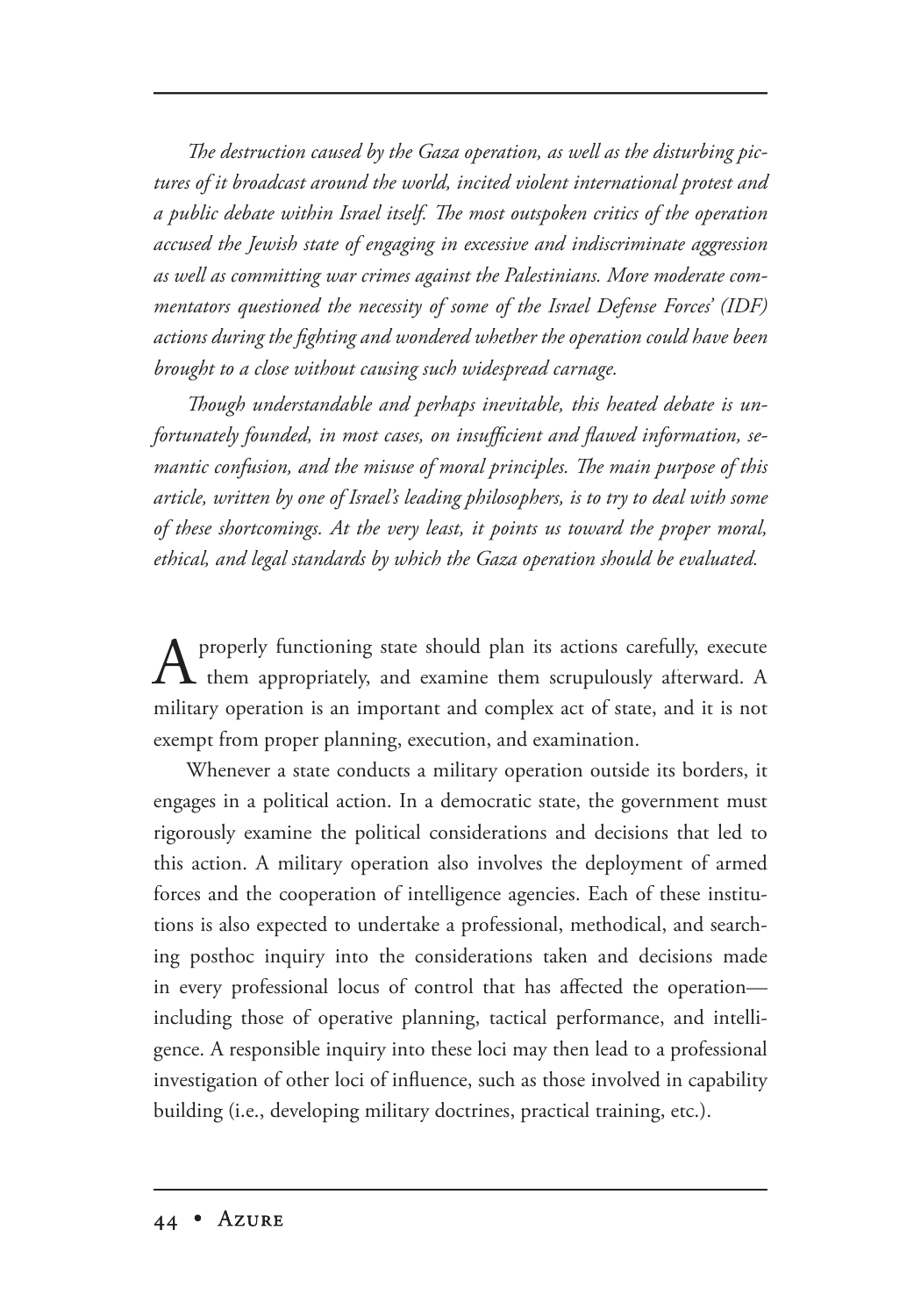These political investigations and professional inquiries must pay special attention to every aspect of the operation that is related to moral and ethical values. Decisions, commands, and actions should be closely examined in order to determine whether they appropriately manifested the moral principles of the State of Israel, the ethics of the IDF and the General Security Service, and the laws to which Israel is subject.

There are two stages to such an analysis: First, one must determine the requirements that every military operation must fulfill in light of Israel's moral principles as a Jewish and democratic state;<sup>1</sup> the ethical codes of the IDF and the General Security Service;<sup>2</sup> the laws that Israel must observe as a state in which the rule of law prevails; and the laws it must observe as a properly functioning state subject to both *jus gentium* (the "law of nations," i.e., international norms that apply to all states) and *jus inter gentes* (the "law between the peoples," i.e., treaties and agreements entered into by sovereign nations). Second, one must ascertain whether the decisions made, orders issued, and actions performed in the course of the operation fulfilled these moral, ethical, and legal requirements. To do this, one needs as reliable, full, thorough, and accurate an account of the relevant facts as possible. It is impossible to reach any moral, ethical, or legal evaluation of an operation before an investigation of its political background and an inquiry into the military's professional performance are completed. During and after Operation Cast Lead, many people, both in Israel and abroad, made statements about it as if this kind of examination had already been completed and its findings were at their disposal. Since it is reasonable to assume that not a single one of them had a reliable, full, thorough, and accurate account of the facts, their assertions can carry no moral, ethical, or legal significance at this stage.

For the time being, then, we should focus on the first stage of investigation mentioned above and restrict ourselves to examining the moral, ethical, and legal requirements to which decision makers and participants in military actions are bound. These requirements predate and are not dependent on the specific facts of Operation Cast Lead. However, though we are not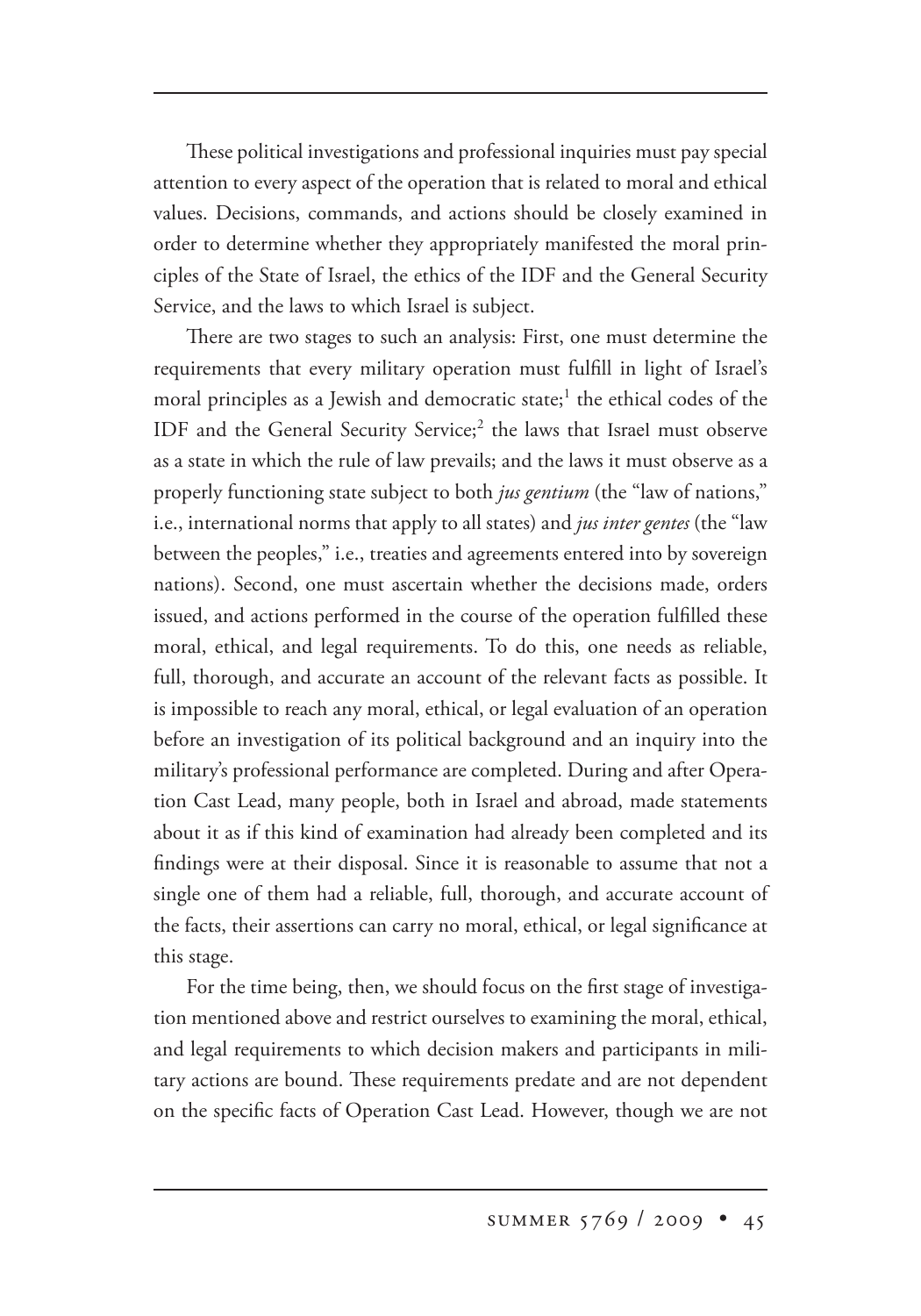in a position to provide a comprehensive answer to all the questions raised about what took place in the Gaza Strip during January 2009, the data collected so far permits us to conclude that a significant part of the criticism directed at Israel and the IDF during and after the operation was, to say the least, based on flimsy evidence.

The first factor one needs to consider when analyzing a military operation undertaken by a democratic state outside its own borders is the political decision to initiate the operation and the circumstances under which this decision was taken. To evaluate such a decision properly, it is necessary to do so from two separate viewpoints: external and internal.

We will begin with the external viewpoint. From this point of view, we will morally evaluate the political decision to wage war or carry out a military operation based on considerations of international relations. The question we face at this point is the following: Does a state have a moral justification for taking military action against another state under the circumstances in question? We can pose similar questions about a military action against a non-state entity with a ruling body that, to a significant extent, effectively governs a specific territory (such as Hamas in the Gaza Strip); an organization that operates from within the territory of another state and enjoys so much freedom of action that it effectively governs part of that state (such as Hezbollah in Southern Lebanon); and finally, an organization that operates from within the territory of a non-state entity (such as terrorist organizations operating in areas controlled by the Palestinian Authority). Even at this early stage of the discussion, it is already necessary to note not only the similarities between these situations but also the differences between them, each of which requires a separate moral discussion.

The basis for any such discussion is the moral conception known as just war theory.<sup>3</sup> This term does not designate a doctrine that has a single, authoritative form or interpretation. It is, rather, a family of concepts (e.g., "combatants" or "proportionality"), distinctions (e.g., between military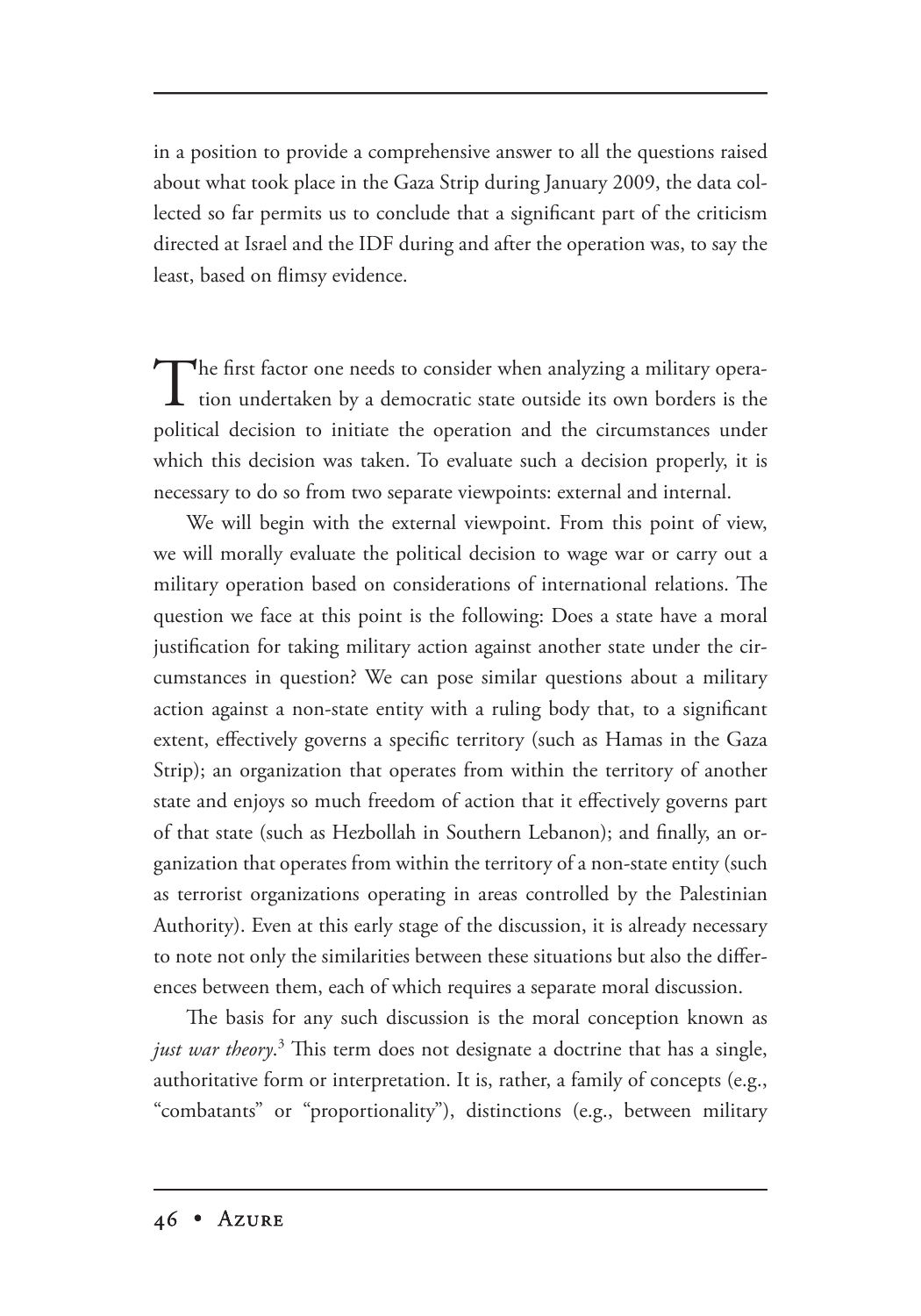and nonmilitary targets), and principles (e.g., that it is forbidden to harm enemy soldiers once they have surrendered). Moreover, scholars of just war theory often disagree about the meanings of its concepts, the considerations underlying its distinctions, and the specific consequences of its practical principles.<sup>4</sup> Over time, however, just war theory has developed an accepted set of eight principles, which form the basis of the standard moral discussion of war.5 In addition, a framework of international law has emerged that constitutes the basis of customary legal discourse on the subject.<sup>6</sup>

Just war theory, as expressed in its moral principles and in international law, makes certain assumptions about the warring parties and the circumstances of their conflict. Usually, it is assumed that the warring parties are sovereign states and that, most of the time, circumstances permit a differentiation between combatants and noncombatants that is not too complicated. These assumptions do not hold with regard to Israel's military confrontations with Palestinian terrorist organizations, Hezbollah in Lebanon, or the Hamas regime in Gaza. To apply the principles of just war theory to these engagements, it is necessary to widen its scope. For the purposes of the present discussion, however, we will abstain as much as possible from theoretical innovations, instead supporting our claims using the theory in its traditional form.

The first principle of just war theory in the circumstances under discussion is the *principle of just cause*. A state must have a compelling justification for taking military action against a state, entity, organization, or individuals outside its borders. From a moral standpoint, the only compelling justification for such action is self-defense. A state, therefore, can justify military action only if it can demonstrate that it acted on the basis of its *right to self-defense*.

No one can honestly dispute that, for years, Hamas, Islamic Jihad, and other terrorist organizations in Gaza have launched thousands of rockets at Israel's population. Therefore, we can present a responsible answer to the question: Was the decision to take military action against those terrorist organizations, at that particular time, justified on the basis of the right to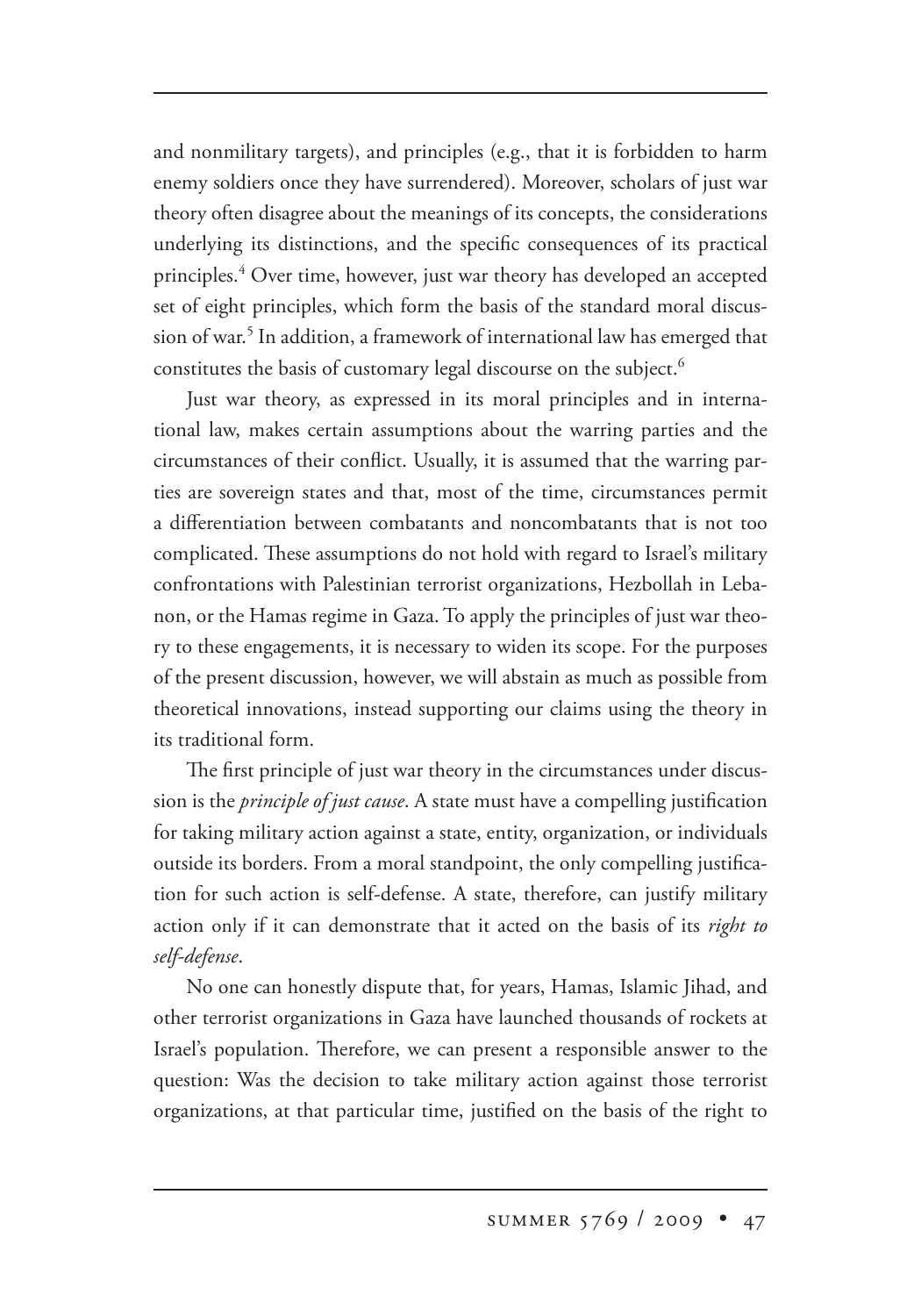self-defense? The answer is self-evident: Firing rockets at Israel is an attack on the state and a constant endangerment of the life, health, security, and well-being of the citizens under attack.

Nevertheless, just war theory makes it clear that it is not enough for military action to be justified on the basis of self-defense. Though self-defense is a *necessary* condition for the justification of war, it is not a *sufficient* one. The moral considerations behind this assertion are clear: Military action poses a grave danger to human life, health, well-being, property, and liberty. If effective self-defense can be guaranteed by other means, this is clearly preferable to a course of action that involves destruction, suffering, and death. The use of military force is, therefore, justified only if all other alternatives have been exhausted. In just war theory, this is known as the *principle of last resort*.

Was the decision to launch Operation Cast Lead justified under the principle of last resort?

In order to answer this question in a responsible manner, it is necessary to understand the threats facing Israel's citizens, the possible alternatives to military action, the various attempts to pursue them, and the outcome of each attempt. Within the spectrum of threats, the rocket attacks initiated by terrorist groups—not only Qassam rockets but also longer-range missiles and more destructive weapons—must be considered. Alternatives to military action could include indirect negotiations for a ceasefire, international diplomatic pressure, and the imposition of a blockade. Israel, along with other international actors, pursued these options without success while Hamas and Islamic Jihad continued their rocket attacks on Israel's southern population.

The continued rocket attacks on Israel by the terrorist organizations in the Gaza Strip, as well as Israel's continued abstention from any large-scale military response in the face of this aggression, give rise to a presumption of justification regarding the state's decision to take military action as a last resort. Those who argue otherwise bear the burden of proof and need to demonstrate that (a) there was a non-military alternative that Israel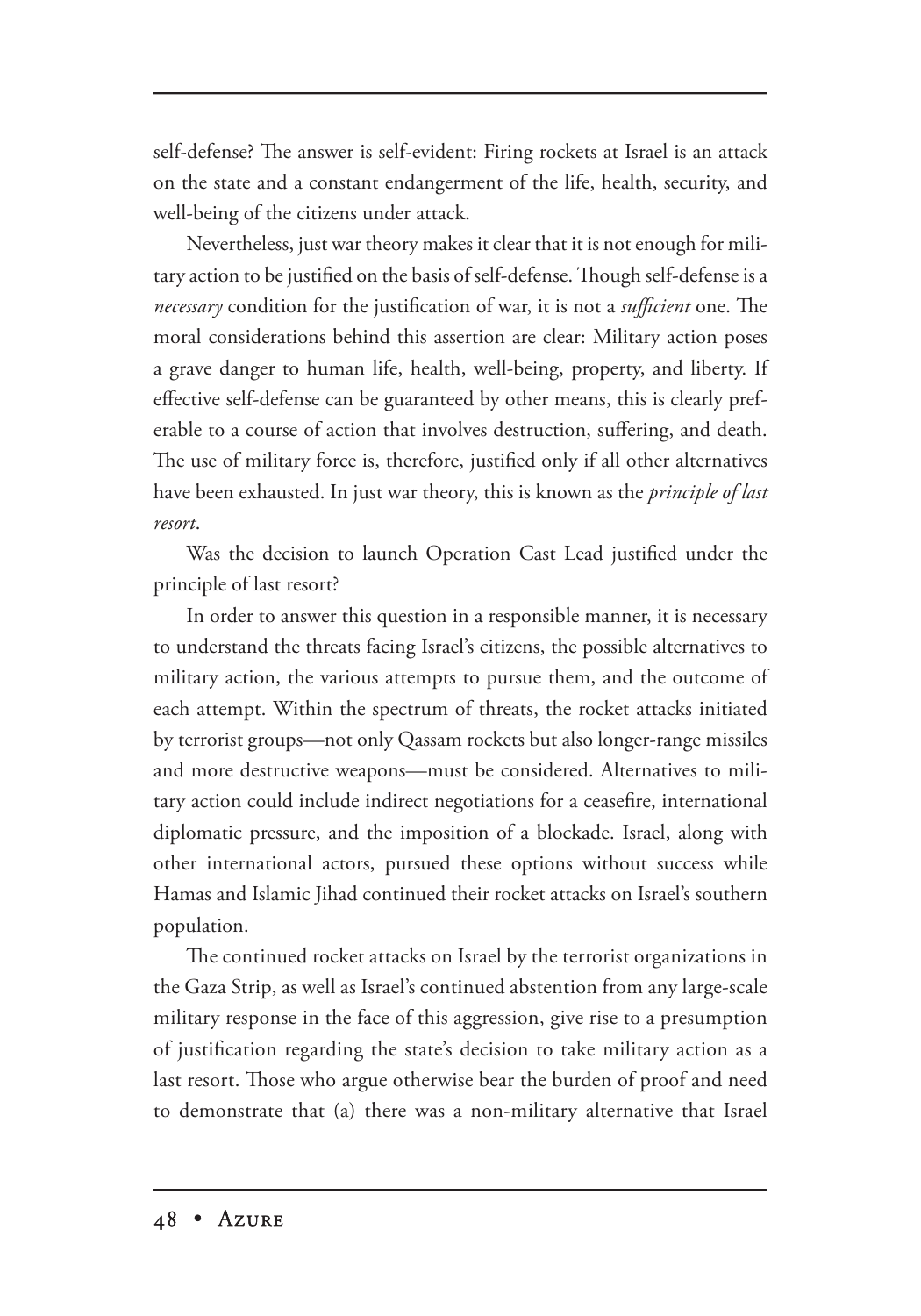did not pursue; (b) had Israel pursued this alternative, its citizens would have been immediately and effectively protected from the threat of rocket attacks; and (c) this would have made military action unnecessary. To date, no alternatives that would have fulfilled these conditions have been proposed.

Some people claim that a peace agreement between Israel and the Palestinians would provide Israeli citizens with the best protection against rockets and missiles, suicide attacks, and other horrors of terrorism. It is true that a democratic state is required to seek peace agreements with neighboring states and peoples.7 However, the idea that it is possible to reach a political settlement with the Palestinians that would be upheld by Hamas, Islamic Jihad, and other terrorist organizations is quite doubtful. Even if we accepted the plausibility of such a claim, it is all but certain that rocket attacks on Israel would continue throughout the negotiations. In fact, they would likely *increase*. Leaving a state's citizens vulnerable to persistent threat is not morally justified by the mere fact of ongoing negotiations. Nor can the fact that negotiations are taking place justify avoiding the last-resort option after all alternative courses of action have failed. As long as a state's citizens are under attack, even during a negotiation process, that state has an obligation to provide them with adequate protection.

Some call on Israel to engage in direct negotiations with Hamas in order to rid Israeli citizens of the threats posed to them by rocket attacks and other kinds of terrorist activity. This argument warrants a similar response. From a moral standpoint, demanding that Israel engage in direct negotiations with a terrorist organization that does not recognize its right to exist cannot be justified. While indirect negotiations through some sort of mediation are a possibility, there is no basis for the supposition that this alone would be enough to achieve protection for Israel's citizens. Indeed, as we have already seen, rocket attacks continued while Israel was engaged in indirect negotiations with Hamas. Neither direct nor indirect negotiations can fulfill the three requirements mentioned above and cannot, therefore, be seen as effective alternatives to military action.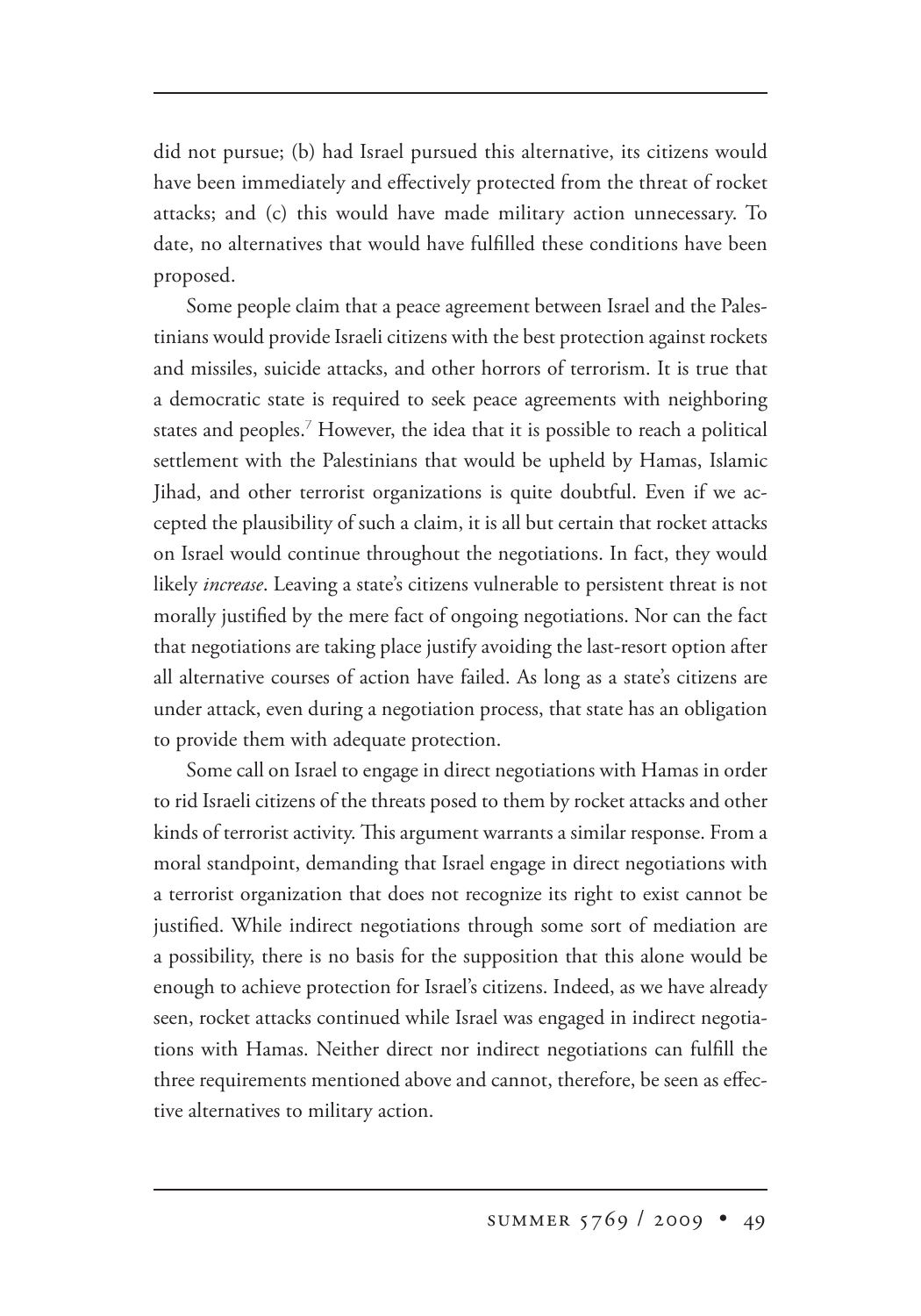While a state entering into a war or embarking on a military operation must do so in self-defense and in the absence of other alternatives, these conditions alone do not suffice according to just war theory. A state may have other intentions—historical revenge, for example—which can alter the course of the war or its political aftermath and which are not morally justified. Such motives can lead to excessive death and destruction, beyond what self-defense would require. The *principle of right intention* demands not only that a state wage war in a just cause, but that all of its intentions, on every level, be equally justifiable.

The aims of Operation Cast Lead included deterring Hamas and other terrorist organizations from launching rockets into Israel. Such deterrence is, in and of itself, morally desirable, because it can effectively prevent terrorist operations (or even war itself, as in the case of a state such as Syria). Nevertheless, measures taken in order to establish deterrence must meet certain moral requirements.<sup>8</sup>

The best method of achieving deterrence in a morally acceptable way is to achieve it as a side effect of some other action. Targeted killings of terrorists, for instance, not only offer immediate protection to a state's citizens. They also achieve deterrence, because the enemy becomes aware of the state's ability to detect threatening activities, identify the perpetrators and their whereabouts, and attack them. Deterrence is not the primary goal of targeted killings, however, but rather a welcome side effect. The intention to deter the enemy as a side effect of military activity constitutes a right intention.<sup>9</sup>

The difference between deterrence as a goal and deterrence as a side effect is essential. An operation whose goal is to thwart terrorist attacks should not be influenced by the likely possibility that it will also create deterrence. Theoretically, an operation can include the use of measures whose purpose is not to foil terrorist attacks but only to create deterrence. To the extent that injury or even death is caused as a result of these measures, they are morally unjustified. For example, killing someone who is essentially harmless in order to deter others from possibly posing a threat cannot be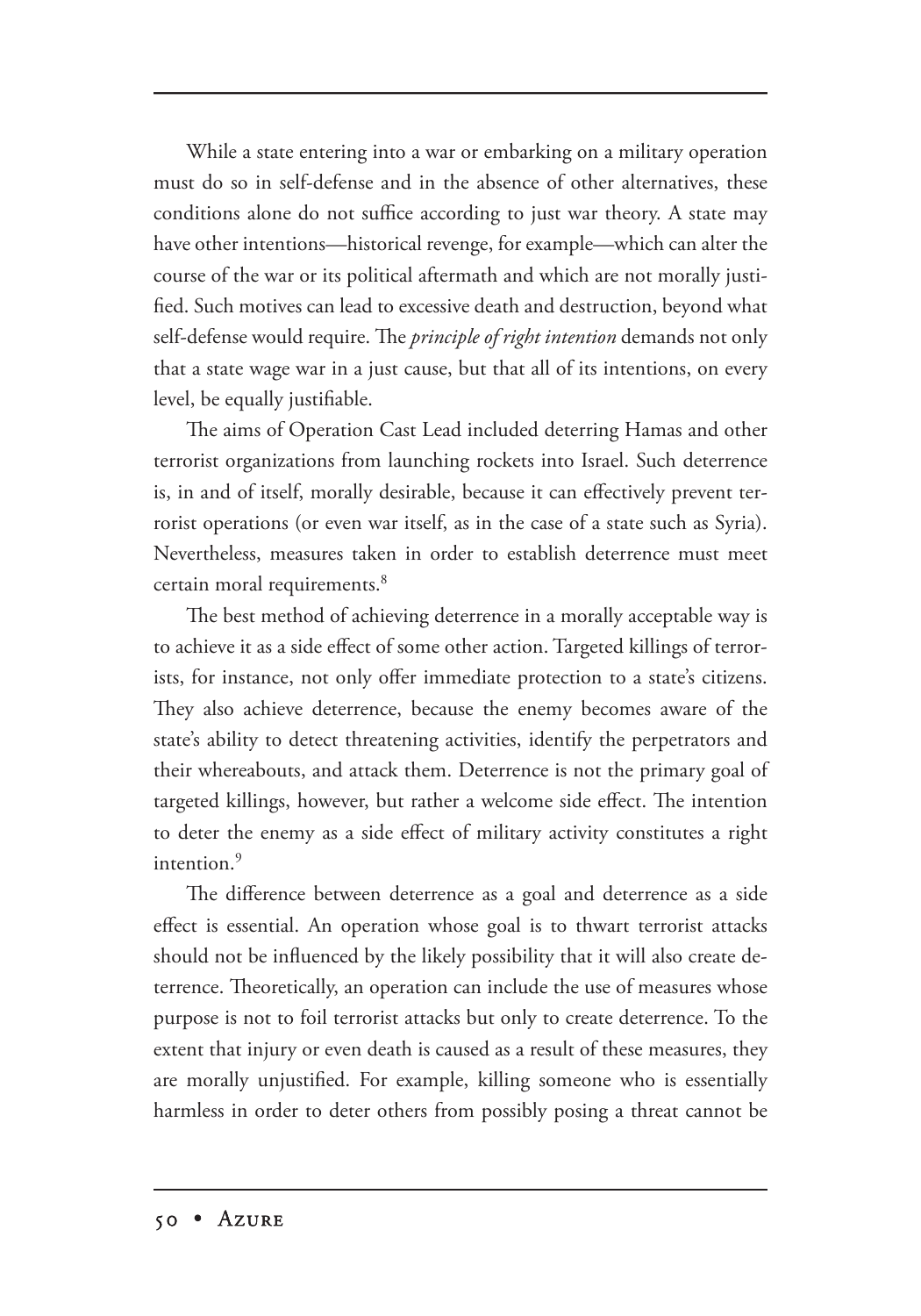morally justified. A democratic state is required to protect human dignity as such. It cannot use human beings as mere tools to create deterrence. Human beings are not tools to be used.

Generally speaking, it is reasonable to ascribe to Operation Cast Lead the intention of achieving deterrence as a side effect of an act of self-defense. Likewise, descriptions of the operation as "disproportionate" in the Israeli and international media are problematic, because they appear to presume that deterrence was the main purpose of the operation rather than a side effect. A description of the operation in terms of "powerful response" is more appropriate. $10$ 

One of the lesser-known principles of just war theory prohibits a state from embarking on a military campaign if it does not have a reasonable chance of winning it. War, by definition, involves the loss of human life, as well as suffering and destruction on a massive scale. The *probability of success principle* prohibits taking military action—which inevitably involves death, suffering, and destruction—if it is certain to fail. Therefore, it is impossible to justify a war that serves only a "symbolic" purpose.

This principle deserves our renewed attention in regard to military actions such as the Second Lebanon War and Operation Cast Lead, which were undertaken against guerrilla, terrorist, or terrorist guerrilla organizations. In conflicts of this kind, the definition of "victory" is different from that of "classic" wars between states and their armies. As we witnessed in the Second Lebanon War, a state's military action against a terrorist guerrilla organization can kill many of the group's combatants and destroy a significant part of its infrastructure without eliminating its ability to carry out terrorist activities and attack the state's citizens. During Operation Cast Lead, we realized that the same holds true in conflicts with urban terrorist organizations.

While the term "victory" may be emotionally satisfying, it is problematic from a professional military point of view. This is because it does not permit a clear distinction between the goals of a "classic" war and the goals of different kinds of wars or campaigns such as Operation Cast Lead. In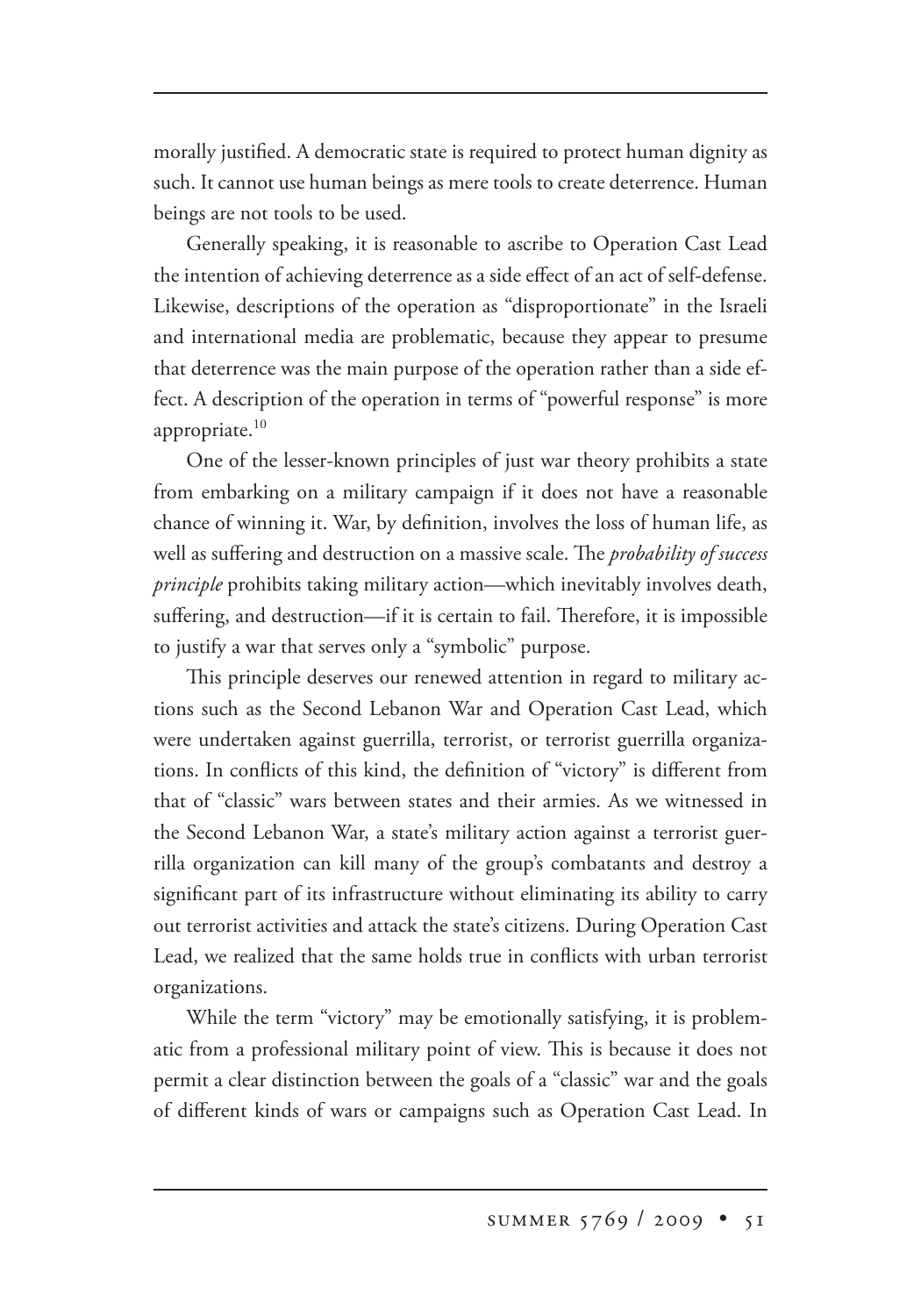these new contexts for the use of military force, it is best to replace the elusive term "victory" with the notion of "achieving specific goals by accomplishing the missions." This concept is easier to evaluate with precision and to use in professional employment of military forces.<sup>11</sup>

The primary goal of Operation Cast Lead was described as "improving the security situation" in the areas of the state under rocket attack. This is a proper objective, not only because it stems from the right to self-defense, but also because it is attainable. "Improving" the situation does not mean the elimination of all threats. An improvement can be attained by killing many terrorists, destroying much of their available weaponry, and causing heavy damage to their armaments infrastructure.

"Proportionality"—a term raised many times in the context of Operation Cast Lead—actually refers to two principles of just war theory: The *principle of macro-proportionality*, which applies to the overall decision to take military action, and the *principle of micro-proportionality*, which applies to specific military actions. I will now turn to the first principle and address micro-proportionality later in our discussion.

To clarify the issue, we must examine some of the commonplace accusations of disproportionality made regarding the Second Lebanon War and Operation Cast Lead. The most common charge raised by critics of these campaigns concerns the number of casualties. They argue that, since very few people are killed by rocket attacks on Israel's population, while many people are killed by the Israeli response, this response is disproportionate and, therefore, both morally unjustified and contrary to international law. This claim is both invalid and groundless. It is invalid because the number of Israeli casualties is not a reliable measure of the threat posed by enemy rockets. Let us recall the Grad rocket that hit an Ashkelon classroom on February 28, 2009, which happened to be a Saturday morning. Had the missile hit the school on a day when classes were in session, dozens of schoolchildren would have been killed. The good fortune of these children does not diminish the threat posed by the attack itself. A responsible comparison between Hamas attacks and Israeli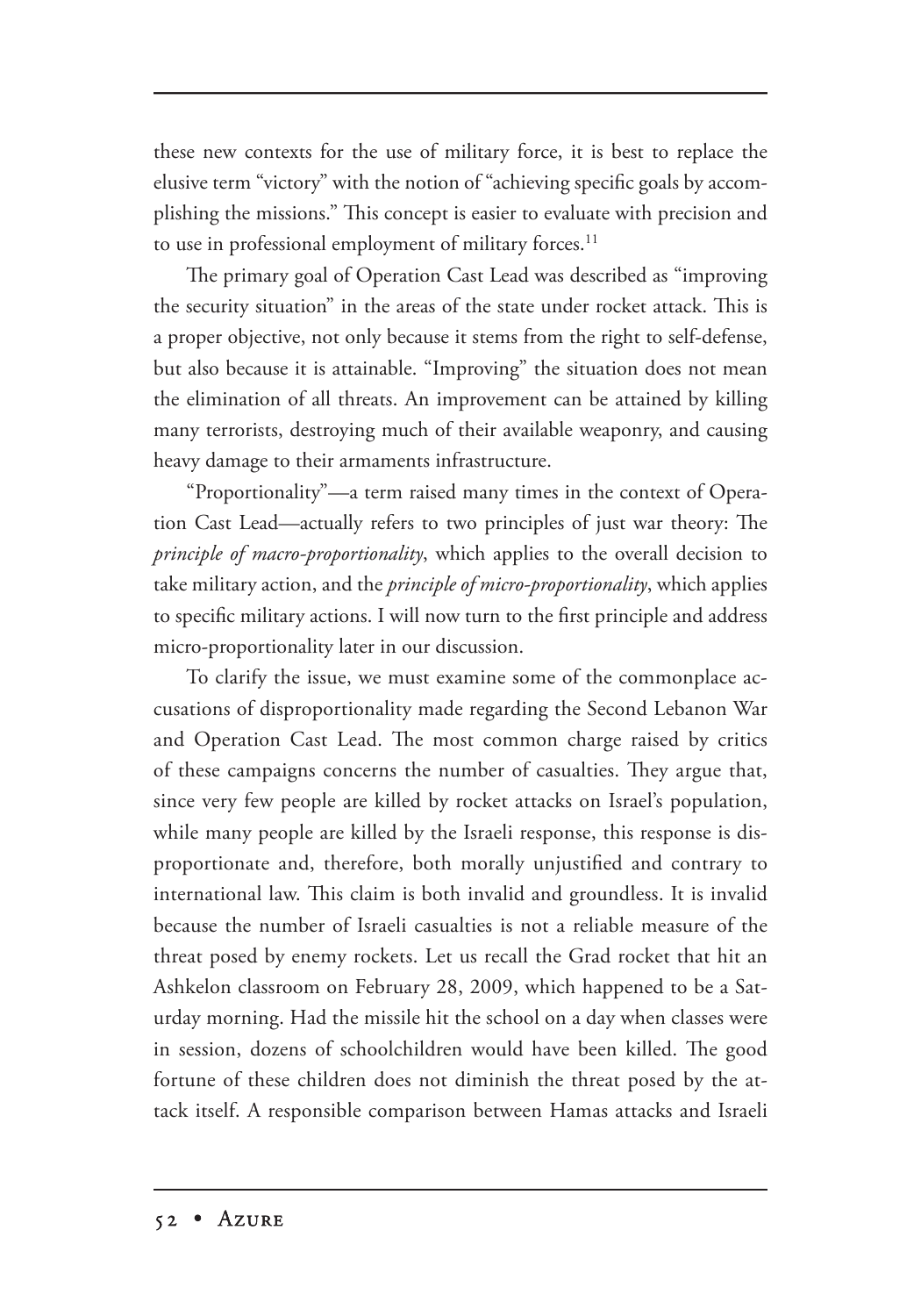action during Operation Cast Lead would not distinguish between "hits" and "close calls." It would take into account the thousands of rockets that have been fired into Israeli towns and cities and would reach the conclusion that the Palestinian threat to Israeli citizens is greater than the Israeli threat to residents of the Gaza Strip who reside in the vicinity of the terrorists.

Furthermore, no principle of proportionality entails a demand for numerical equivalence. A moral evaluation of proportionality in military action should focus on the question of whether the positive results of the operation on one front outweigh the negative results on another. Macroproportionality requires that this condition be met. The positive results of the operation should be measured in terms of the protection it has provided to the state and its citizens at the conclusion of the military campaign and its aftermath. The negative results should be measured in terms of the death, suffering, and destruction inflicted on the other side. Once again, this is not a numerical comparison, but rather an assessment of existing threats and the measures that must be taken in order to avert them.

Let us examine, for example, the circumstances of the outbreak of the Second Lebanon War. During the first stage of the war, Hezbollah fighters killed eight Israeli soldiers and kidnapped two, who died of their wounds. At this point, Israel faced two threats: First, that Hezbollah would carry out another operation in which it might succeed in killing or kidnapping more Israeli soldiers. Second, were Israel to take military action in order to avert the first threat, Hezbollah might respond by barraging the north of Israel with Grad rockets. In order to protect itself from both of these dangers, Israel needed to launch a strike against the sources of the second threat, both in South Lebanon and in certain neighborhoods of South Beirut. Whether or not Israel could have minimized the damage inflicted on a specific site in South Beirut or any other area without diminishing the security of its citizens is a legitimate question. But most of the accusations of disproportionality during the Second Lebanon War were more generalized and thus invalid and unsubstantiated.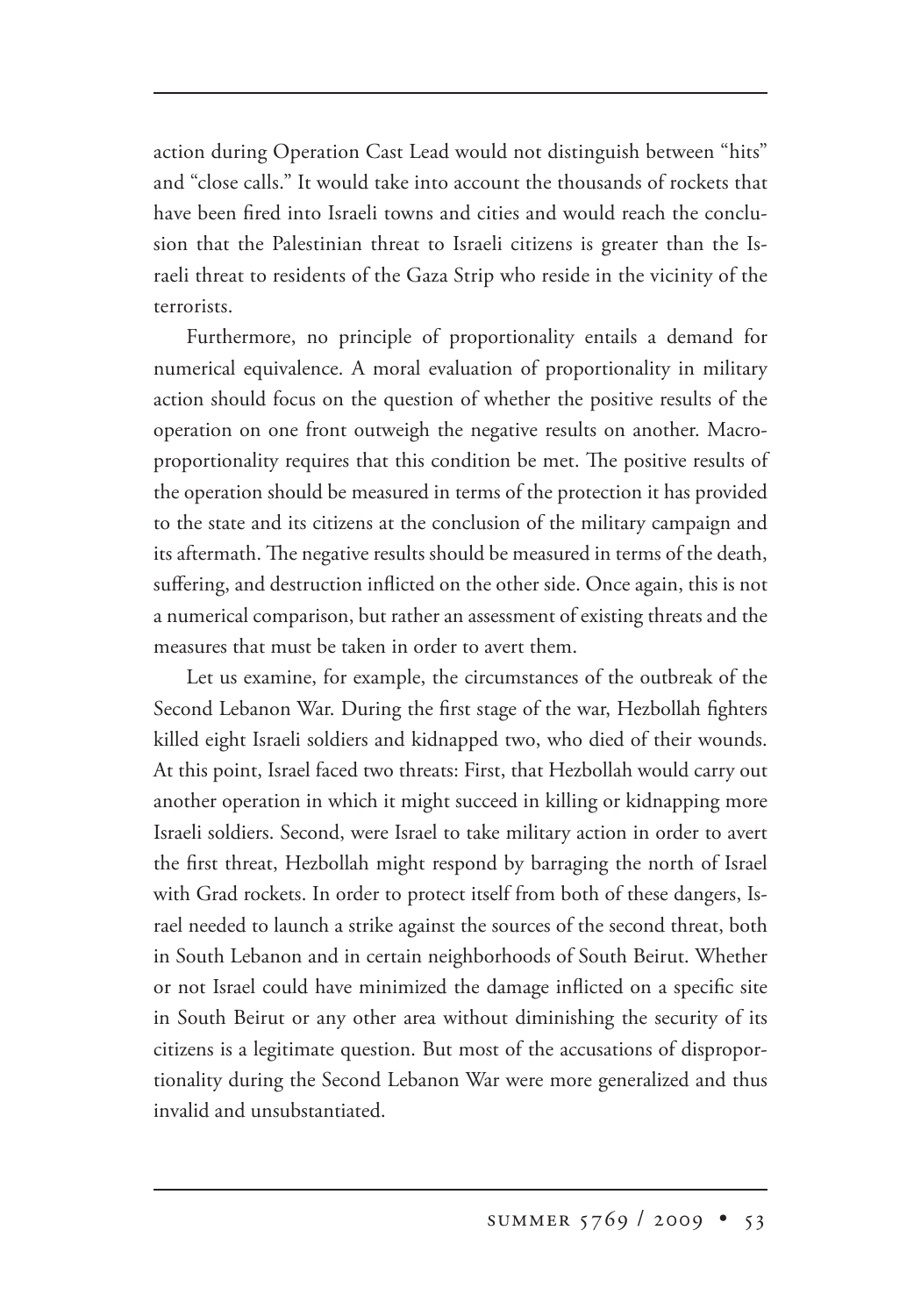Similar charges were made about Operation Cast Lead. For example, the Spanish author Javier Marías told the Israeli newspaper *Haaretz* that Israel "drew a gun in response to a slap in the face."<sup>12</sup> This is a colorful expression, but it is also an invalid and unsubstantiated claim. The cause of Operation Cast Lead was not a "slap in the face," but a very long series of thousands of slaps. After how many slaps and attempted slaps and threats of slaps is it time to draw a gun? I assume the author did not mean to say that Israel should have turned the other cheek, so it seems reasonable to assume that he thinks Israel should have responded to a slap with a slap, or a punch at most. He thus missed the major point: Israel's response was not undertaken simply for the sake of responding, but to obtain genuine protection for itself and its citizens. One is permitted to ask: How can we know that an Israeli slap would prevent the next Hamas slap? It seems reasonable to assume that even a punch would not have prevented future slaps or lowered the threat they posed—which is not the case with "drawing a gun."

Moreover, accusations that Israel "drew a gun in response to a slap in the face" entirely miss another essential point: In this context, proportionality is not assessed by simply comparing the Israeli military response to a specific enemy operation ("the slap"). Instead, it involves a comprehensive assessment of Operation Cast Lead in light of the ongoing actions that the enemy has committed for many years and will continue to commit for the foreseeable future ("endless repeated slaps"). Such an assessment should take into account the enemy's desire and ability to inflict continuous harm on Israeli citizens. After all, Israel drew a "gun" not in response to one "slap in the face," but in response to constant slapping, attempts to slap, and threats to inflict stronger and more powerful slaps.

Accusations of disproportionality in war often refer to the "use of excessive force." To justify these claims, one would need to offer alternatives in which the use of force (a) would not be excessive; (b) would be effective, i.e., provide the required protection from specific threats;<sup>13</sup> and (c) would be available when the circumstances require it. Considering these conditions,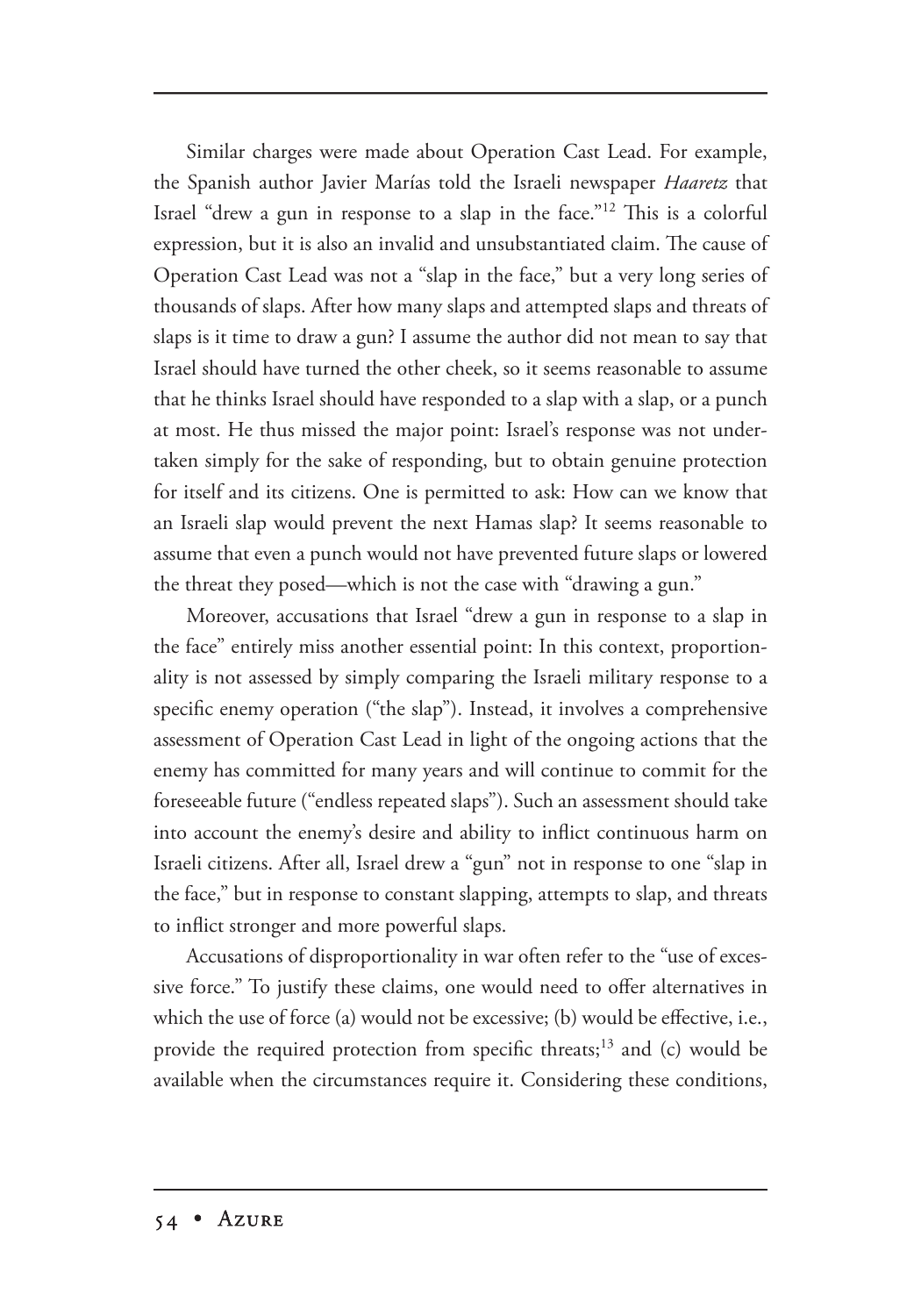it is not surprising that we have yet to encounter any defensible criticisms of the use of overwhelming force. Indeed, they are quite difficult to make from the comfort of one's armchair.

So far, we have discussed the principles of just war theory from the external viewpoint, which focuses on the interaction between the state and outside bodies and forces. Now we will turn to the internal viewpoint, which is concerned with the relations between the state, its institutions and basic arrangements, and the citizenry.

The most important aspect of the relationship between a state and its citizens is the *obligation of self-defense*. This is one of the highest duties of a properly functioning democratic state. It requires the state to protect its citizens—indeed, anyone under its effective control—from any danger to their life, health, security, and well-being resulting from acts of violence, in both the short and long term. As a democratic state, it must fulfill this obligation with proper respect for the human dignity of all people.

The distinction between the external viewpoint and the internal viewpoint becomes apparent when one considers the difference between a state's *right* of self-defense, which relates to what is beyond its confines, and a state's *obligation* of self-defense, which relates to what is within its confines.

A state must protect its citizens from acts of violence, whether from a foreign state or from a terrorist or guerrilla organization. This obligation is binding whether its citizens are threatened by an external source or an internal source; whether the cause is criminal activity or political subversion. The obligation of self-defense is based is a simple rationale: A democratic state is characterized by a system of fair arrangements of civic life. To uphold this system, the state must preserve and defend the conditions that enable it to exist. The most important of these conditions, without which the citizen cannot enjoy the arrangements of democracy, is the very fact that the citizen is alive. A democratic state is therefore under an obligation to defend its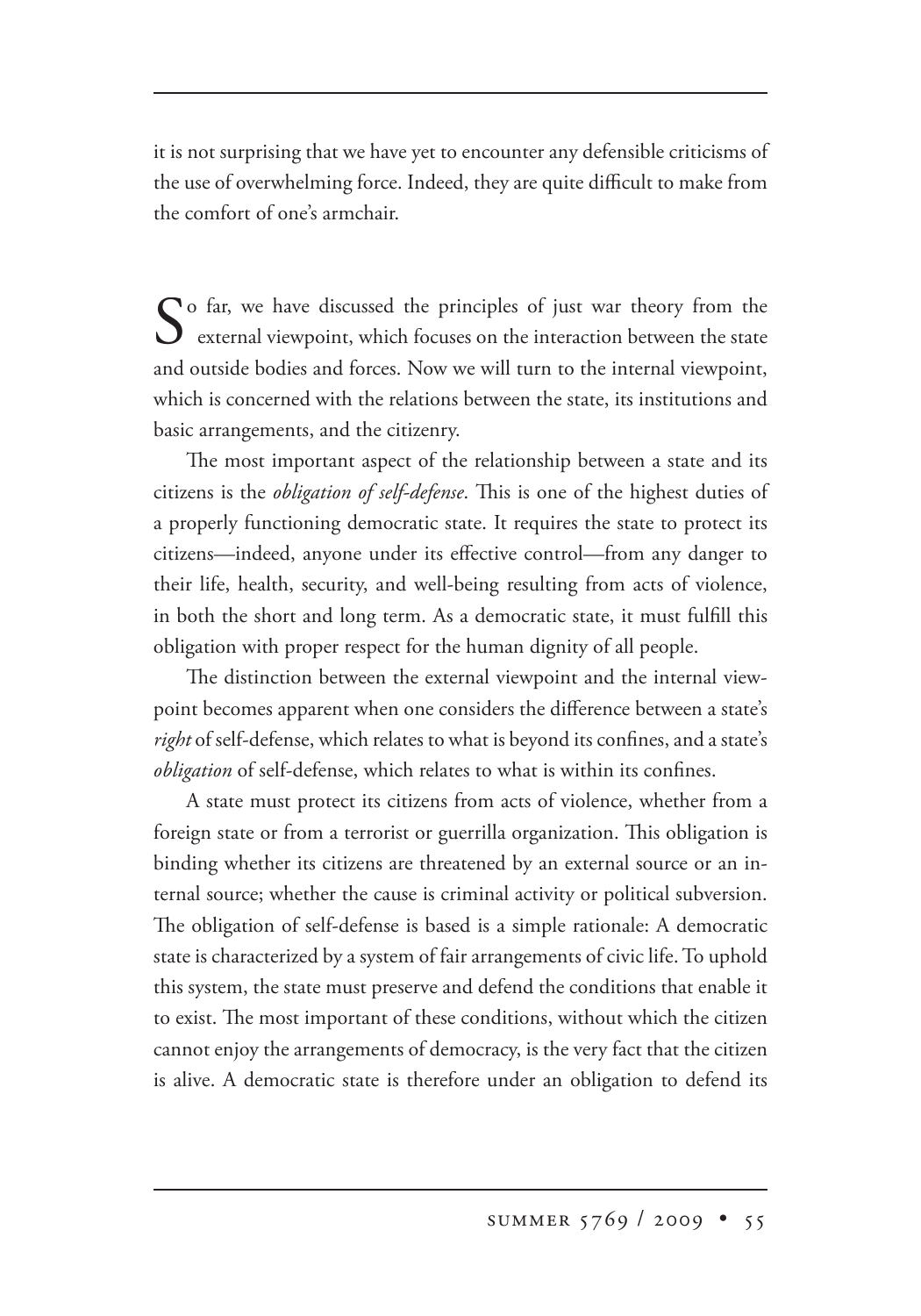citizens' lives. (The same principle guides the state's obligation to defend its citizens' health, security, and well-being. For the purposes of this discussion, however, we will not deal with these considerations and will restrict our analysis to life-threatening dangers.)<sup>14</sup>

A state's obligation of self-defense grants each of its citizens the right to ask it the following question: "What have you done to protect me from a given violent threat that endangers my life?" (The *citizen's question*.) Every citizen has the right to receive a satisfactory response to this question, a response that will refer him to the institutions, arrangements, policies, and actions that are charged with protecting him against the threat he has in mind.

A state is never exempt from its responsibility to give a satisfactory answer to the citizen's question. This also holds true when the citizen is serving in the military, for the simple reason that soldiers are citizens. The state owes them a satisfactory answer just as much as it owes one to every other citizen. At times, the *soldier's question* will be more challenging, and the state's answer more complex. Usually, a properly functioning state does not intentionally design a situation that will endanger the lives of its citizens. When a citizen is put in harm's way, the state ought to defend that citizen in an effective manner. However, a citizen in military service may find himself in an extremely dangerous situation because the state has knowingly sent him to risk his life on its behalf. The soldier's question will therefore be twofold: "First, what justification do you have for sending me into a life-threatening situation? Second, once I am in this situation, what are you doing to protect me from the danger I am in?"

We will not give a full account here of the state's response to the soldier's question. Such a response would have to justify conscription and reserve military service, insofar as they are rooted in the fair arrangements befitting a democratic state under present conditions. Instead, we will only mention one key component of Israel's reply to the first part of the soldier's question: "We have no choice," or, in other words, "It is *necessary* to do so under the circumstances in which we find ourselves." Because of the threats facing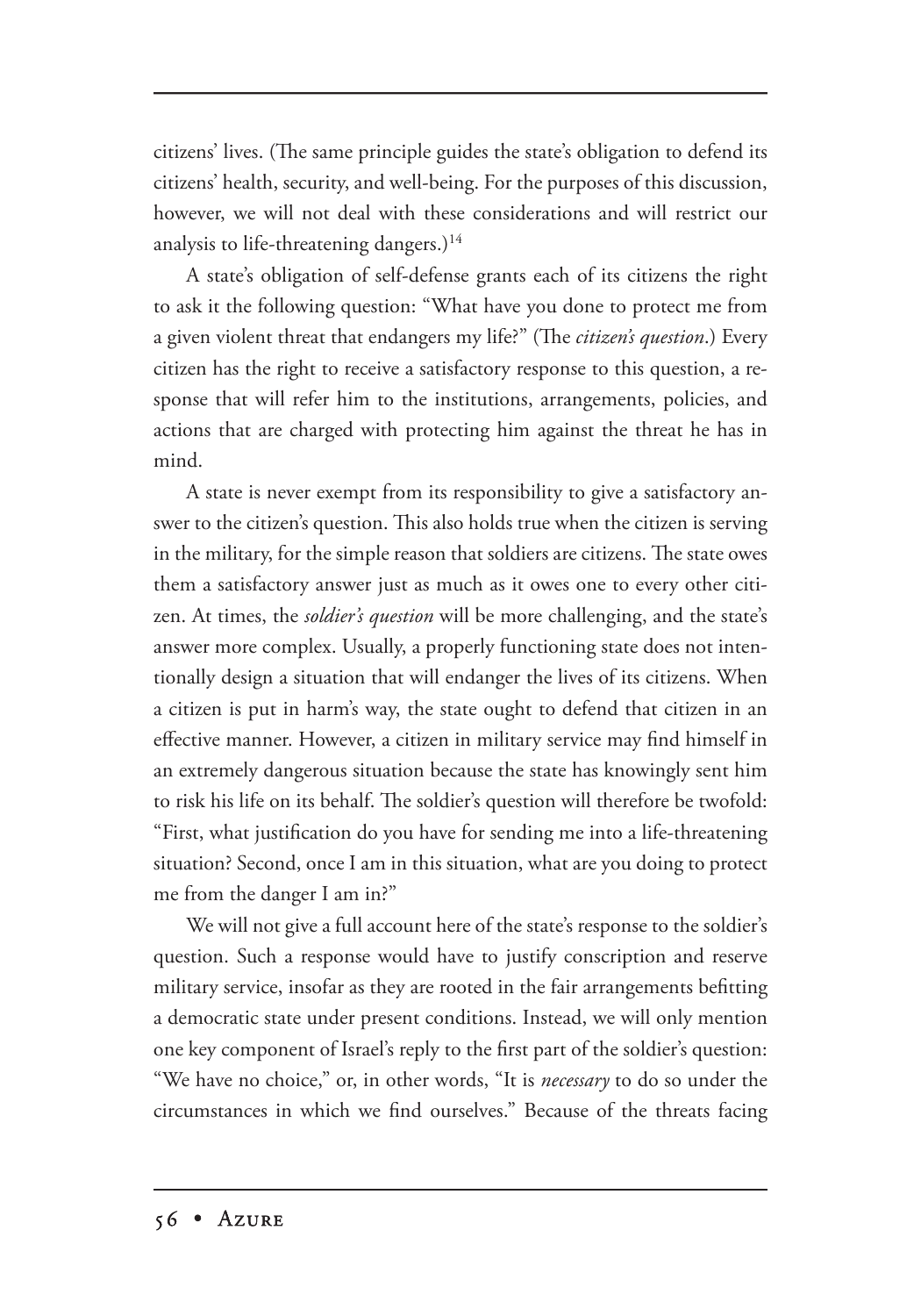Israel and its citizens, the state cannot fulfill its obligation of self-defense without imposing conscription and reserve military service. When a threat to its security is not imminent, the state is required to develop its military capabilities. When the threat is imminent, it must exercise its military power. While preparing for conflict, the state places severe restrictions on the liberties of its uniformed citizens. When using military force, the state may send them into battle and thus endanger their lives. "Being forced by circumstances," the state must impose conscription and reserve military service in order to fulfill its obligation of self-defense.

**J** ust war theory distinguishes between *jus ad bellum* and *jus in bello*, that is, between the moral justification for war—which we have already is, between the moral justification for war—which we have already discussed—and the moral justification for actions taken during a war. The question of moral conduct in war, upon which we will now focus, must be evaluated according to the proper relationship between the state and what is outside of it (the external viewpoint) as well as between the state and its citizenry, including its soldiers (the internal viewpoint).

e distinction between *jus ad bellum* and *jus in bello* is manifest in the difference between the principle of macro-proportionality, explained above, and the principle of micro-proportionality, to which we now turn. Just war theory requires that all actions conform to the principle of proportionality, not only with regard to the decision to wage war or a military operation, but also in regards to specific military actions that endanger harmless enemy noncombatants. Similar to macro-proportionality, the principle of microproportionality concerns the question of whether or not the positive consequences of actions on one front morally justify the negative consequences on another.

It is easy to answer this question affirmatively when military action, in terms of both its goals and the means of achieving them, is unavoidable. In other words, the action is of *military necessity* in the strict sense of the term.<sup>15</sup> The aim of such an action is to fulfill the state's absolute duty to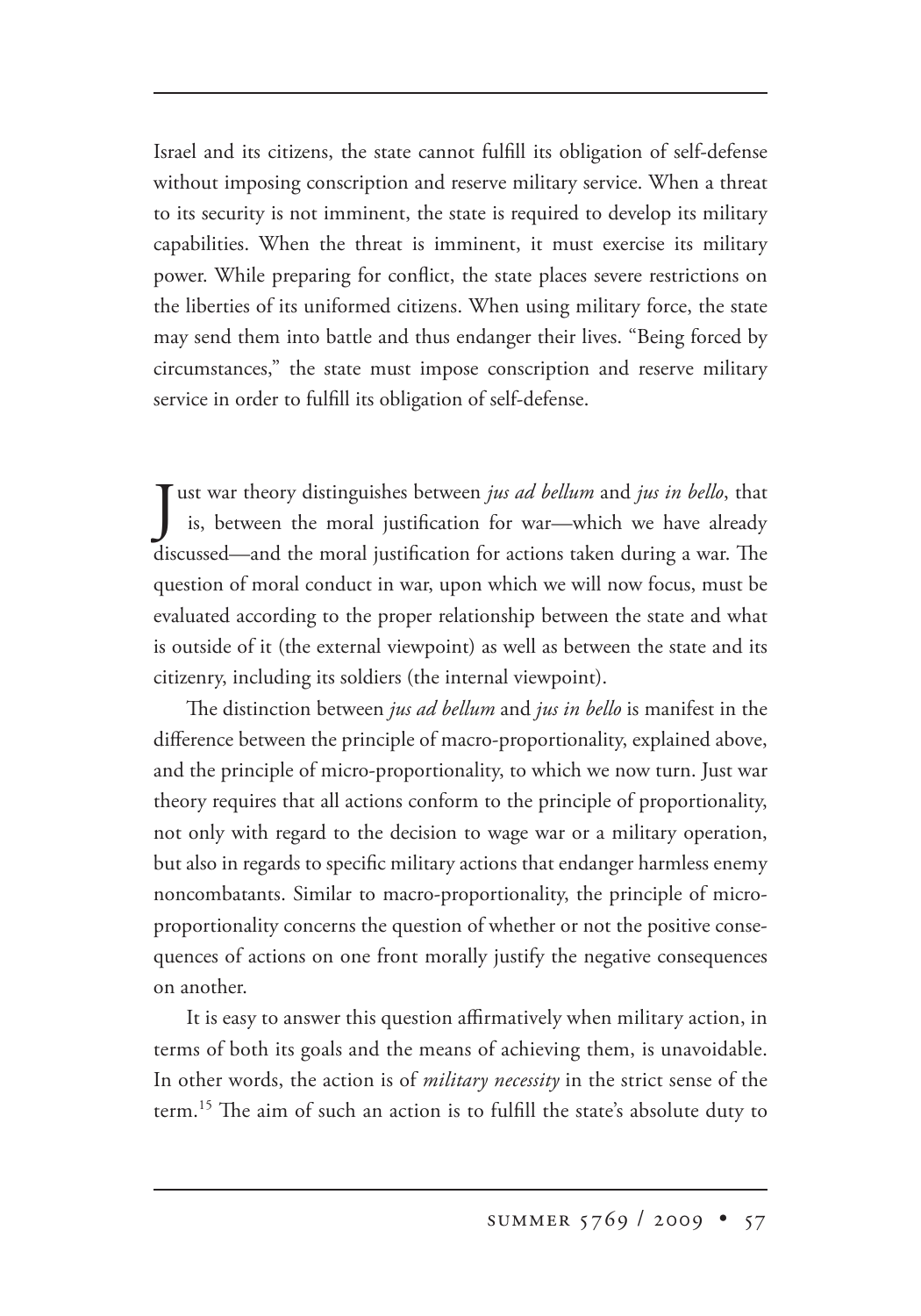defend its citizens, given the dangers they face. The means employed to meet this requirement must be those that can most successfully fulfill the obligation to protect the citizens of the state as well as the human dignity of all people. When security conditions make it a necessity, military action accompanied by a genuine effort to minimize harm to enemy noncombatants can be justified under the micro-proportionality principle, because its positive consequences outweigh the negative ones.

Many military actions, however, do not fall strictly within the scope of military necessity. Often, the means required to carry out various actions are not, in a sense, unavoidable. Sometimes a military commander can choose between achieving the mission's objectives through a difficult, slow, and problematic process and doing so in a simple, fast, and easy way. Let us assume that these two options diverge not in terms of the degree to which they endanger the lives of the soldiers involved, but only in terms of the length of time and the magnitude of the effort required to achieve the objective. The micro-proportionality principle demands that the positive consequences of employing the faster and less demanding option justify its negative consequences, namely, inflicting death, suffering, and destruction on enemy noncombatants. There is, obviously, no ready answer to the question of which option is preferable in some cases, because we usually possess only a partial picture of the facts and have to take into account multiple factors and conditions. Take, for example, situations in which soldiers are required to carry out a specific mission and, afterward, must continue immediately to another urgent and difficult mission. If both missions are militarily necessary, then it is preferable for the soldiers to carry out the first mission in what they consider the easiest way, despite the fact that it may be more harmful to enemy noncombatants. On the other hand, if the soldiers do not expect the first assignment to be followed by another urgent and complex mission, then it is better for them to take the more difficult course of action, thus causing less harm to enemy noncombatants.

In order to know whether the micro-proportionality principle was upheld during Operation Cast Lead, it is necessary to be familiar in a full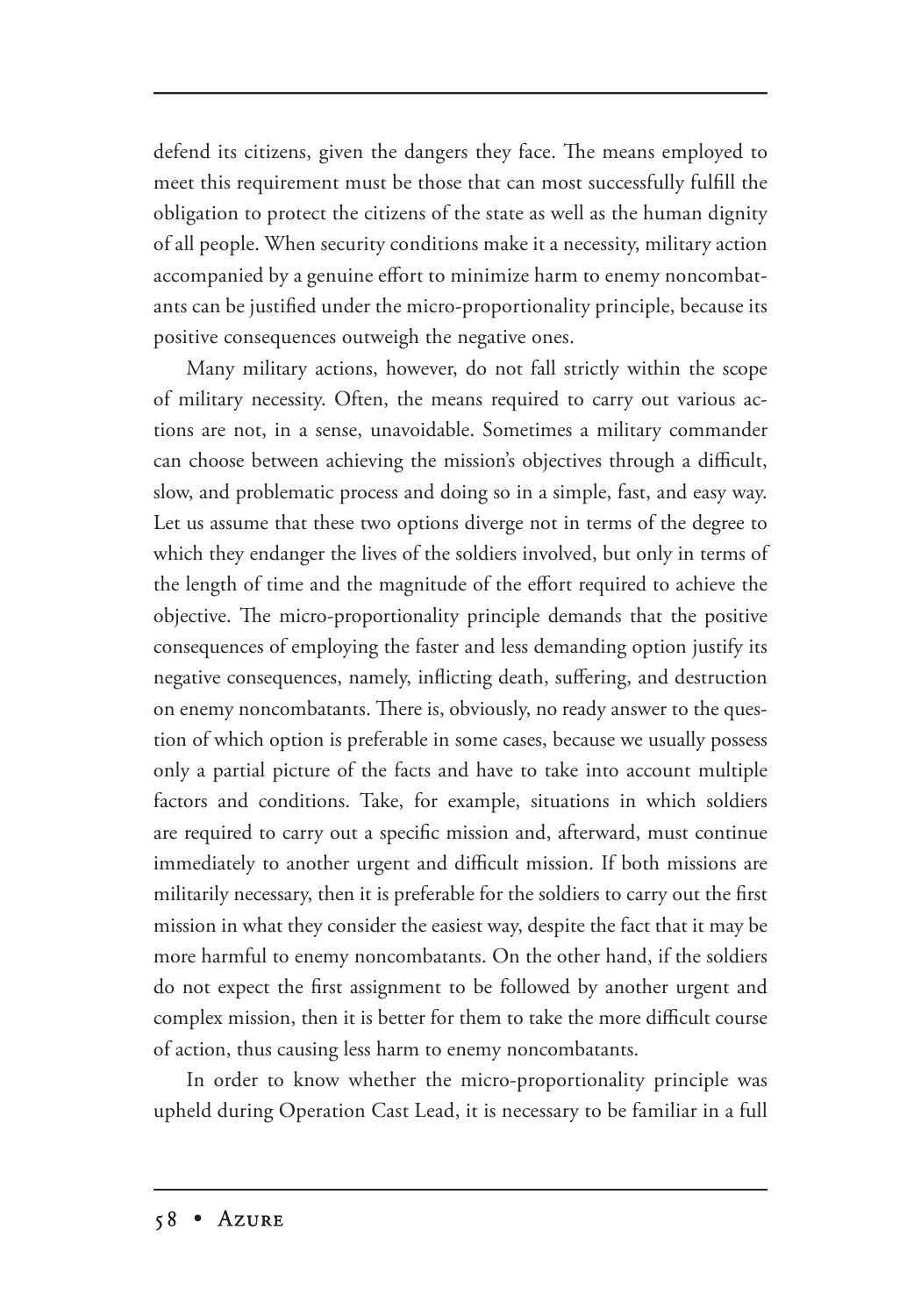and detailed way with the specific actions taken during the operation. One cannot judge the operation in a serious, professional, and responsible manner without having adequate knowledge of the actions in question, and one should therefore resist the political and emotional temptation to do so.

Just war theory also demands that combatants respect the *principle of distinction*. This is a key principle in moral discussions of military actions, and it ought to be properly understood. A crude and superficial presentation of the principle of distinction often creates a slippery slope that leads to conclusions that cannot stand up to moral scrutiny. Therefore, we will exercise special caution in presenting and explaining it. Though the main elements of the principle of distinction were formulated with the classic concept of war in mind, they will be described here so as to be applicable to the "newer" context of fighting terrorism.<sup>16</sup>

The principle of distinction presents the combatant with three different standards of conduct to guide him in any military action: (a) a standard he should follow when facing a group comprising enemy combatants and no one else; (b) a standard he should follow when facing a group of enemy noncombatants who are not participating in the fighting and are not in proximity to enemy combatants; (c) a standard he should follow when facing a mixed group of combatants and noncombatants.

It is important to understand that we are not drawing a distinction between different kinds of people, but rather between different standards of conduct to be applied in different situations. The first standard of conduct permits soldiers to attack enemy combatants freely without considering the immediacy of the danger they pose—with the exception of wounded persons, prisoners of war, medical teams, and clergy.<sup>17</sup> The second standard of conduct prohibits attacking enemy civilians who are not involved in hostilities and are not in proximity to enemy combatants. This restriction is *absolute*. Under certain conditions that we shall elucidate at length, the third standard of conduct permits attacking enemy combatants even if this endangers noncombatants in their vicinity.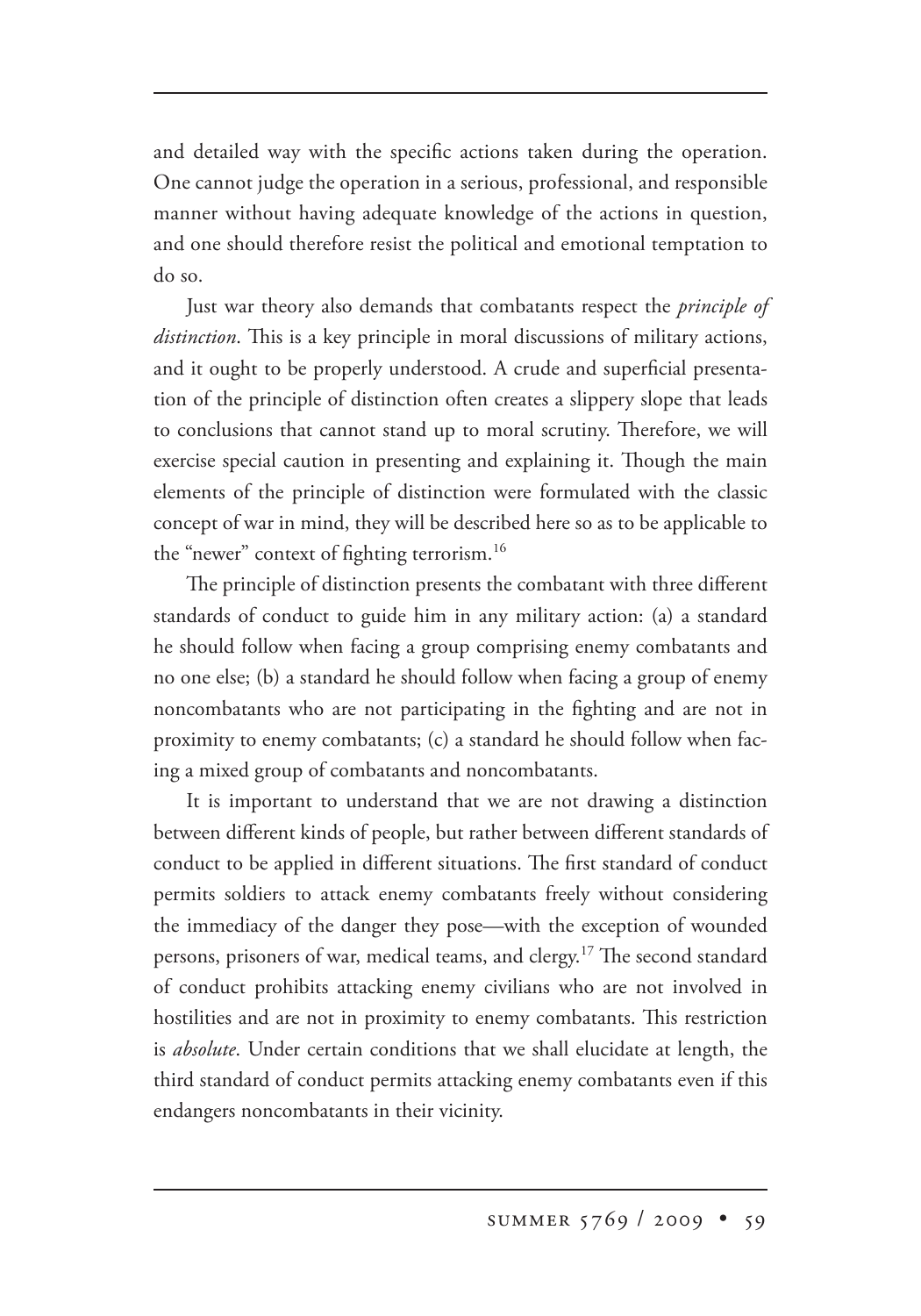The moral rationale behind the principle of distinction, which institutes multiple standards for military action, is self-evident: Military conduct that complies with the principle of distinction greatly reduces the horrors of war. Nevertheless, the question must be posed: Does this principle possess a deeper moral justification? Furthermore, is the framework of standards that it establishes of the highest moral standing, or is it simply superior to circumstances in the past, in which armies freely and equally harmed combatants and noncombatants? This question reveals a fundamental dispute that need not be resolved here in order to evaluate Operation Cast Lead.<sup>18</sup> Even those—and I am among them—who hold that the standards of conduct delineated by the principle of distinction do not offer an ideal moral solution to the problem, will nevertheless respect them, and seek to replace them with arrangements that are better in both theory and practice.

Operation Cast Lead took place mostly under conditions that required the application of the third standard of conduct as well as considerations of micro-proportionality. The above-mentioned third standard enables us to answer the difficult question of what should be done when dealing with a group of people that includes both terrorists who pose a threat to the safety of Israelis and enemy noncombatants, who do not threaten anyone. In a situation such as this, we face a dilemma: If the terrorists remain unharmed, they will continue to threaten Israelis. Attacking these terrorists, however, is likely to injure or even kill their noncombatant neighbors. Either way, people who should not be harmed and whom the circumstances of combat do not justify harming will be hurt.

The first way to attempt to resolve a dilemma is by altering the situation so that there will be no need to choose between alternatives, all of which involve undesirable consequences. In the situation we just described, it would be necessary to separate the people who pose a threat from those who do not. Efforts to do this may include scattering leaflets notifying people about the impending attacks, contacting specific places by phone in order to issue a warning, using nonlethal weapons, etc.<sup>19</sup> If enemy combatants and noncombatants are successfully separated, there is no need to use the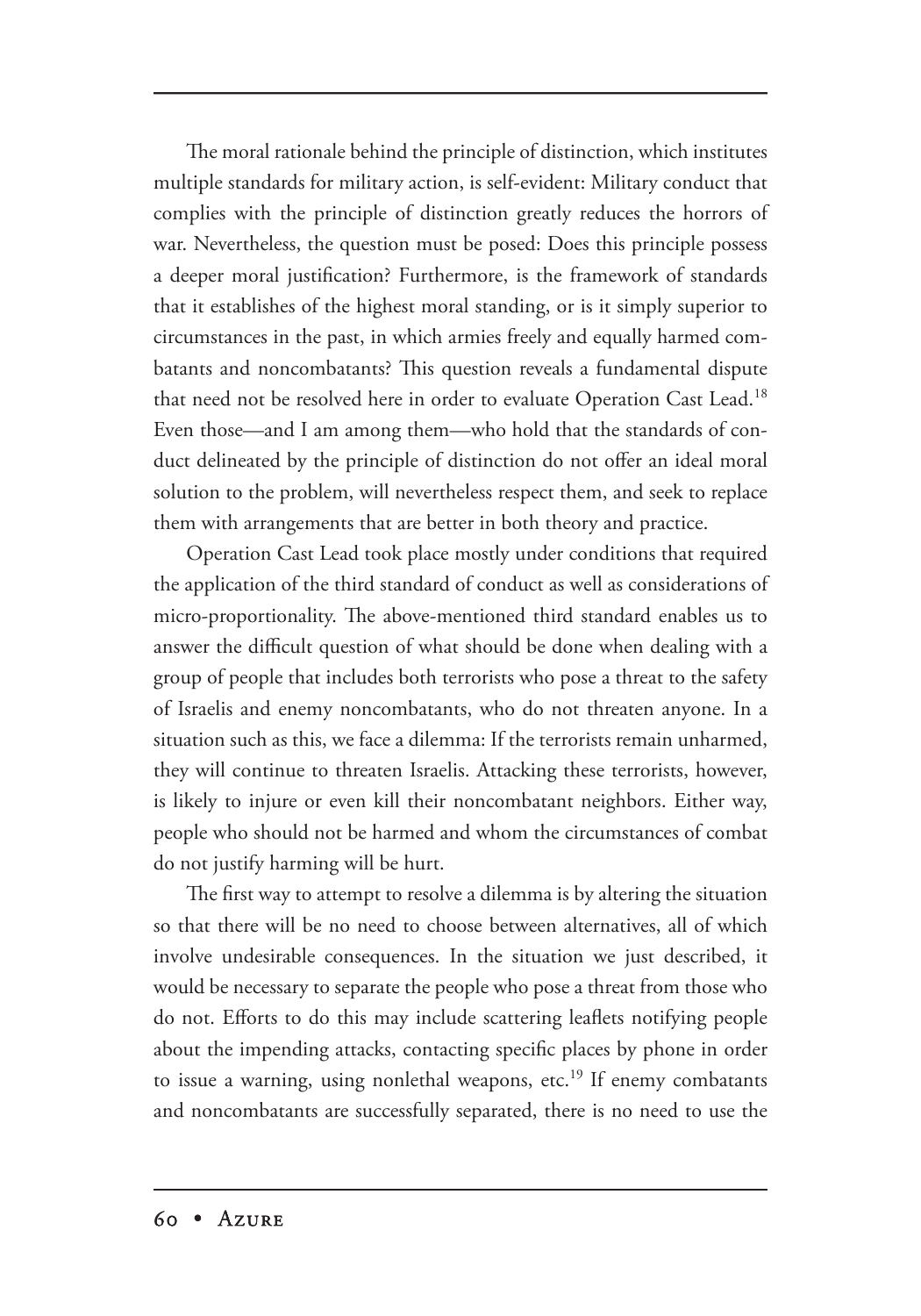third standard of conduct, since the first standard will be employed against the terrorists, and the second will protect their neighbors from injury. The trouble is that, despite all efforts, such a separation is not always possible, frequently because warnings would alert the terrorists to a coming attack and thus make it more difficult to defend people from them. What, then, should be done when the dilemma cannot be eliminated, and soldiers are faced with a heterogeneous group of hostile terrorists and harmless noncombatants?

e third standard of conduct allows combatants in such situations to make a double effort: They should try to ensure that they strike the terrorists with high probability, and they should try to minimize harm to harmless civilians. Whenever these two demands are incompatible, the first is preferable to the second but never overrides it entirely.

Discussions of just war theory relate the above-mentioned third standard of conduct to the *double effect principle*. According to this principle, when we are seeking a goal that is morally justified in and of itself, then it is also morally justified to achieve it even if this may lead to undesirable consequences—on the condition that they are unavoidable and unintentional, and that an effort was made to minimize their negative effects. Microproportionality is also a required condition.

Thus, civilian casualties—though an undesirable, painful, and troubling reality—are an acceptable outcome of a military action if they cannot be avoided. During Operation Cast Lead, it was claimed that it is prohibited to attack one hundred terrorists if one child might be harmed along with them. This claim is both morally indefensible and utterly irresponsible. No one wants to harm a child, but refraining from attacking one hundred terrorists because of the child they hold means allowing them to continue attacking Israeli civilians—including children. Is it justified to allow a child—or an adult, for that matter—to be harmed in Israel in order to avoid harming a child in Gaza?

Israeli historian Zeev Sternhell raised an equally weak argument when he severely criticized Operation Cast Lead and warned that "the Israelis…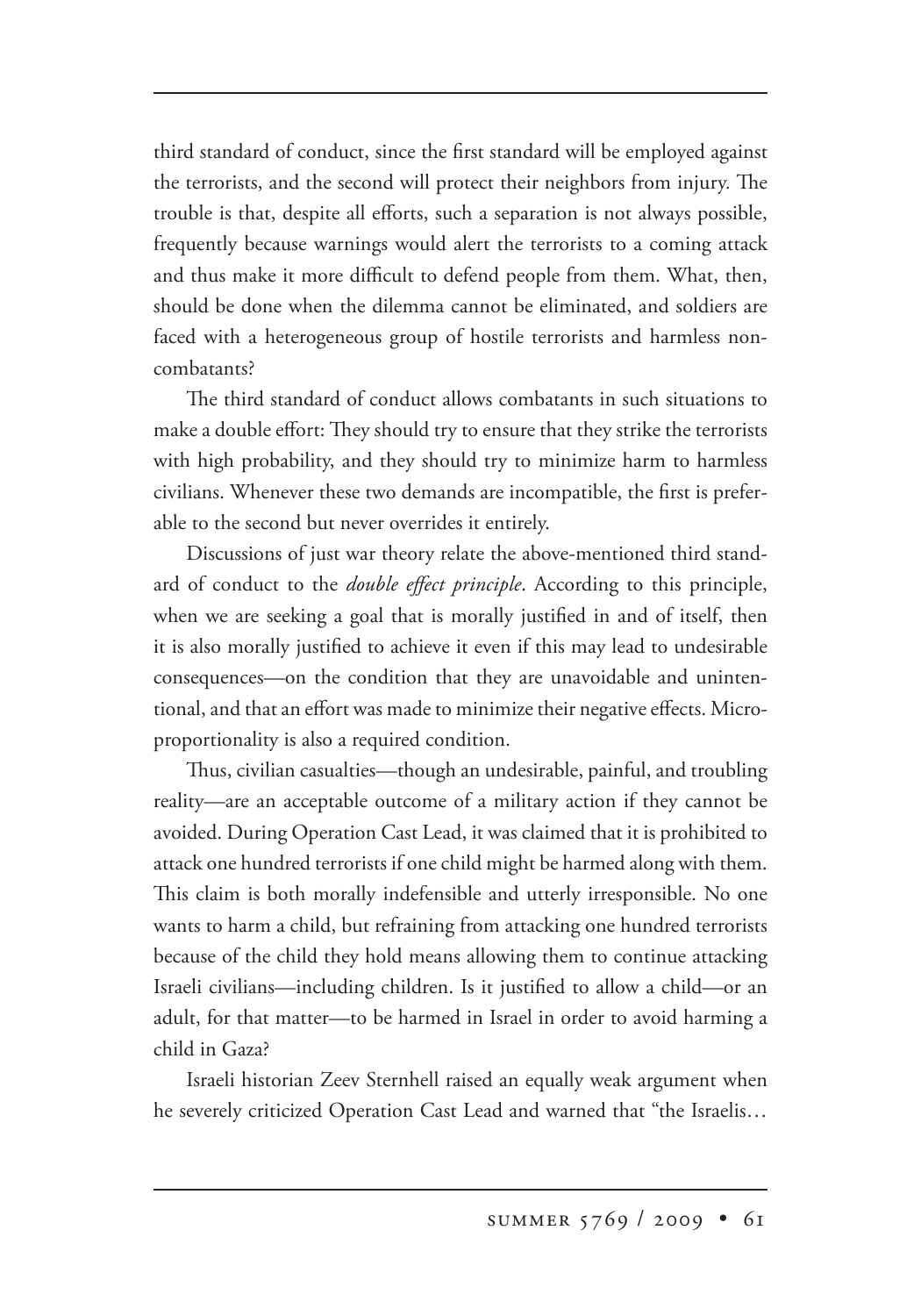by wreaking havoc on a civilian population… remove themselves from the family of civilized Western nations."20 In response to this claim, we should first recall that Israel was fighting Hamas, which is considered a terrorist organization by many among the "family of civilized Western nations." Destruction, suffering, and casualties are, unfortunately, inevitable during urban warfare against such groups. The moral question, then, is whether the destruction, suffering, and casualties were justified in light of the continuing attacks by Hamas and other organizations against Israel and its citizens. The mere fact that destruction, suffering, and casualties were inflicted in the Gaza Strip in no way answers this question.

Second, if we wish to evaluate Israel's place among the "family of civilized Western nations" in the context of "wreaking havoc in a civilian population," we might learn a great deal from comparing Operation Cast Lead to Operation Phantom Fury, which the United States Marines launched in the city of Fallujah, west of Baghdad, during November and December 2004. According to a report published by the United States Army Combat Studies Institute, many of Fallujah's 350,000 residents fled the city before the operation, leaving an estimated 3,000 insurgents behind. During the operation, about 6,000 Iraqis and 1,200-2,000 insurgents were killed. Of the city's 50,000 buildings, some 10,000 were destroyed, including 60 mosques, each of which was used to store substantial quantities of armaments and munitions. Over half of the city's buildings were substantially damaged.<sup>21</sup>

The Gaza Strip is home to a population five times larger than the number of people who lived in Fallujah prior to Operation Phantom Fury, and about twenty times larger than the population that remained in the Iraqi city after the mass flight. The number of terrorists in Gaza was more than five times the number of insurgents in Fallujah. We do not yet know with certainty how many people were killed in Gaza, but even the terrorist organizations and their supporters do not claim that it was five times the number killed in Fallujah—which would be 30,000 dead. We also do not know with certainty how many buildings were destroyed in Gaza, but no one claims that the number is anywhere close to 50,000. Thus, a simple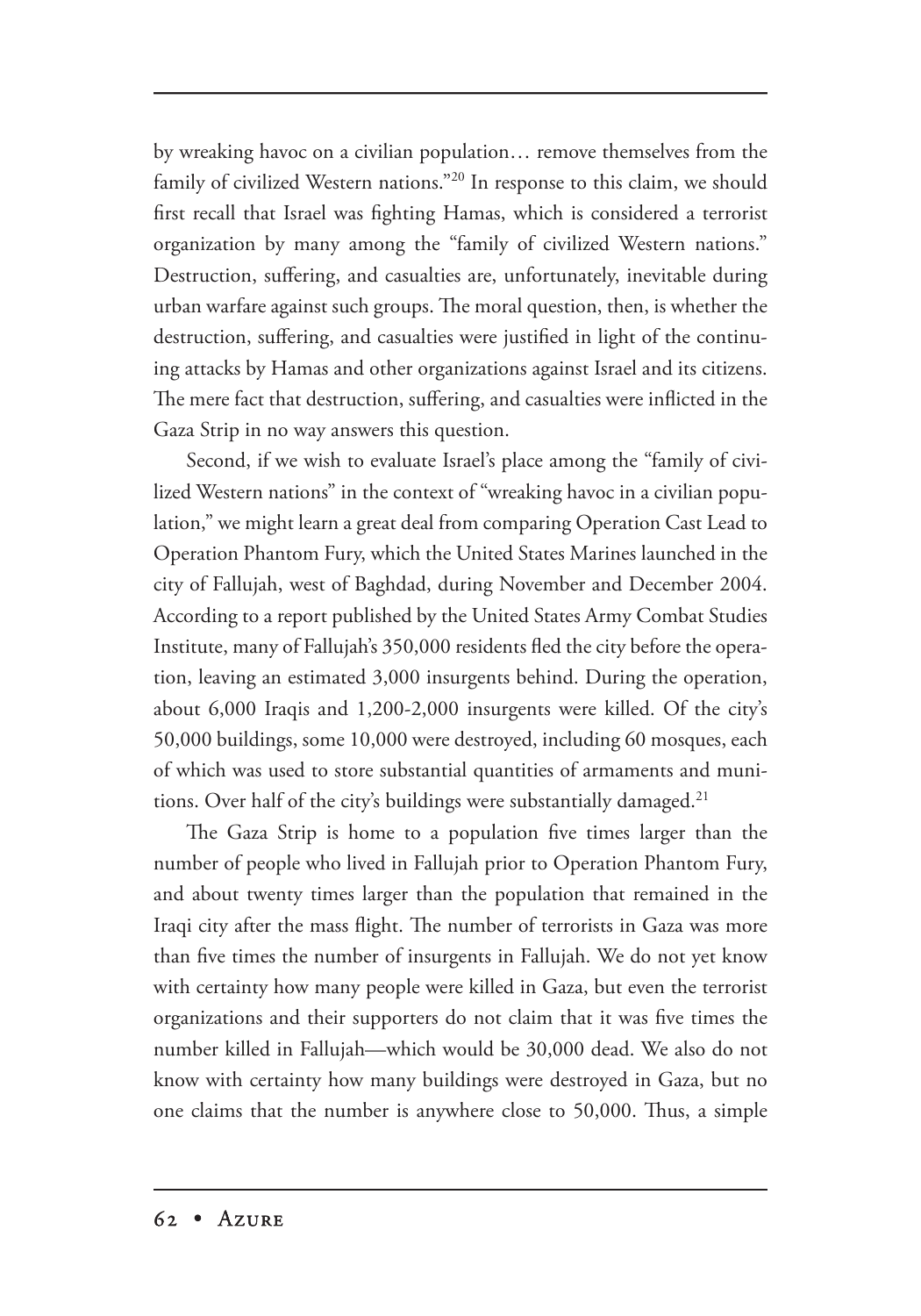calculation shows that the United States, a senior member of the "family of civilized Western nations," left a trail of destruction in Fallujah that was at least twenty-five times greater than anything Israel inflicted on Gaza during Operation Cast Lead.<sup>22</sup>

It is important to note, however, that such a comparison cannot serve as a valid basis for reaching moral conclusions. American actions in Fallujah and Israeli actions in Gaza may both have been morally justified; and, possibly, neither of them was morally justified. It is also possible that Operation Cast Lead was justified, but Operation Phantom Fury was not, or vice versa. I mention the American operation only to demonstrate that there is no basis to the claim that Israeli conduct of antiterrorist urban warfare is worse than that of other enlightened states.

We have emphasized the fact that harmless civilian casualties may be an unavoidable consequence of military action in defense of a state's citizens against terrorists. How does one defend the claim that a particular outcome is "unavoidable"? The first step is to review the various courses of action that were available to the military forces. The second step is to assess the effectiveness of each of these options in terms of the probability of successfully striking the terrorists. Third, it is necessary to evaluate the potential consequences of each course of action that are both possible and undesirable. These considerations should point us toward the preferable approach. For example, attacking a building in which dangerous terrorists and harmless civilians are present is likely to cause harm to noncombatants even if the preferred method of action is used. Harming these civilians would be considered unavoidable only if all other alternative courses of action were less desirable, whether because they presented an even graver danger to the terrorists' neighbors or because they were ineffective against the terrorists themselves.

The task of examining possible courses of action in terms of their potential consequences, both desirable and undesirable, with respect to the abovementioned moral principles (the principle of distinction and the double effect principle) should be reserved for professionals. In regard to one point,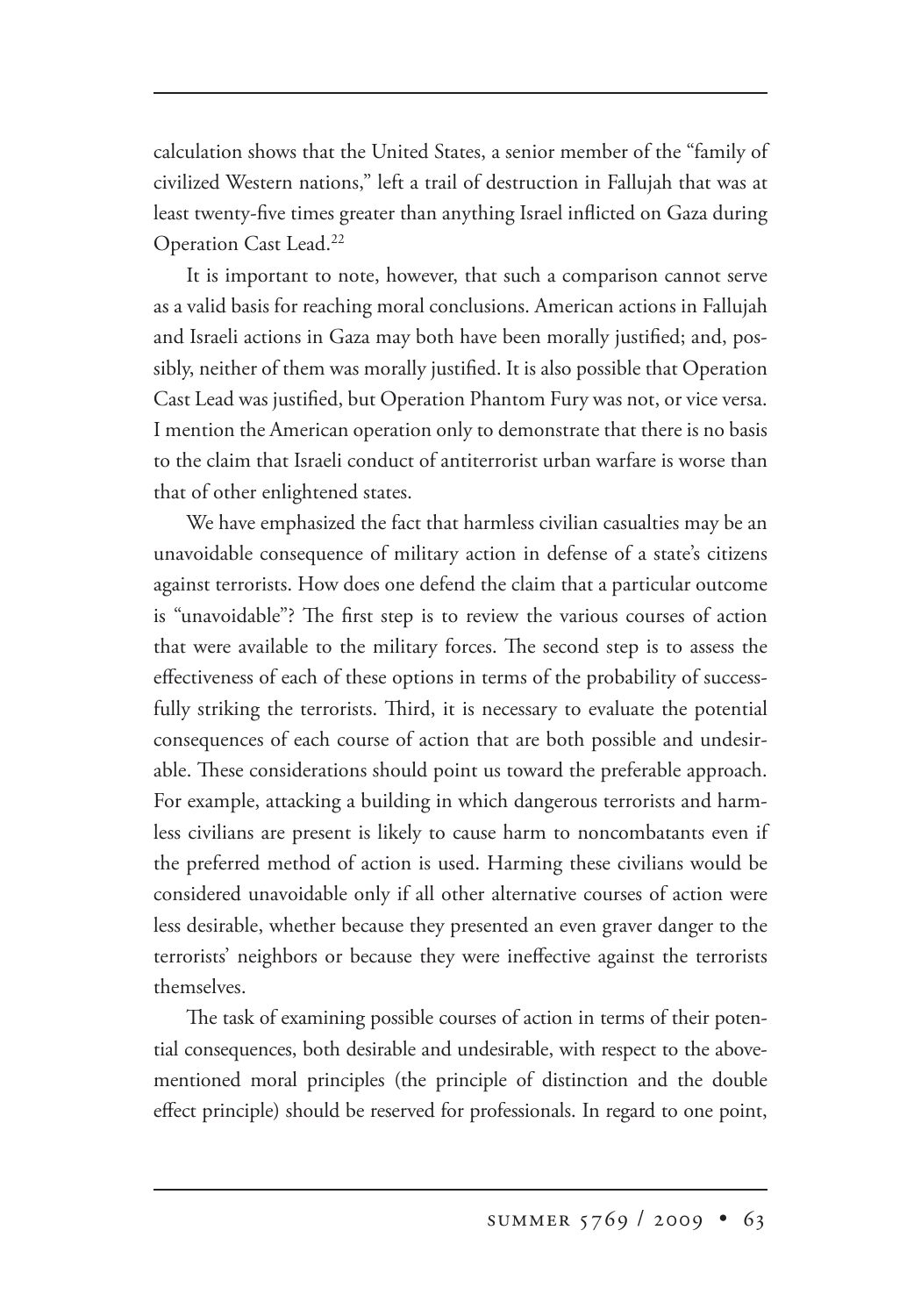however, an additional moral consideration is involved: Imagine that a military force is dealing with a situation in which dangerous terrorists and their harmless civilian neighbors are inside the same building. Let us assume that the military force arrayed against the terrorists has already invested considerable efforts in attempting to separate enemy combatants from noncombatants by issuing warnings in writing, by phone calls, by loudspeaker announcements, by using nonlethal weapons, etc. Nevertheless, a mixed group of terrorists and their harmless neighbors still remains in the building. We will also assume that the preferred course of action, from a professional military point of view, is to fire at the building from the ground or from the air, which is likely to harm the terrorists and some of their neighbors. At this juncture, it would be apparently reasonable to offer an alternative course of action: sending soldiers into the building to separate the terrorists from their neighbors. If this is successful, then the soldiers can retreat from the building, and the attack will target only the terrorists. If, however, the soldiers' attempt to separate the terrorists from their neighbors is unsuccessful, then the military force will have no choice but to fire at the building despite the possibility of harming noncombatants. It is self-evident that such a course of action presents a greater risk to the lives of the soldiers who are to be sent into the building than a course of action that does not send them in.

There are those who claim that this is a proper risk if it will reduce civilian casualties. In my opinion, however, there is no moral justification for favoring the lives of a terrorist's neighbors over the lives of soldiers. In what follows, I shall raise three points to support my position.

First, we must recall the moral challenge of the soldier's question: "I am a citizen of the state. I enter combat in uniform because it is my duty to participate in defending other citizens of the state from a danger they face. It is for lack of any other choice that I am put into dangerous situations in order to attack terrorists and thereby defend my fellow citizens. These dangerous situations inevitably threaten my life. To send me into a building in order to reduce the chances of injuring enemy noncombatants will significantly increase the threat to my own life, and not for the purpose of carrying out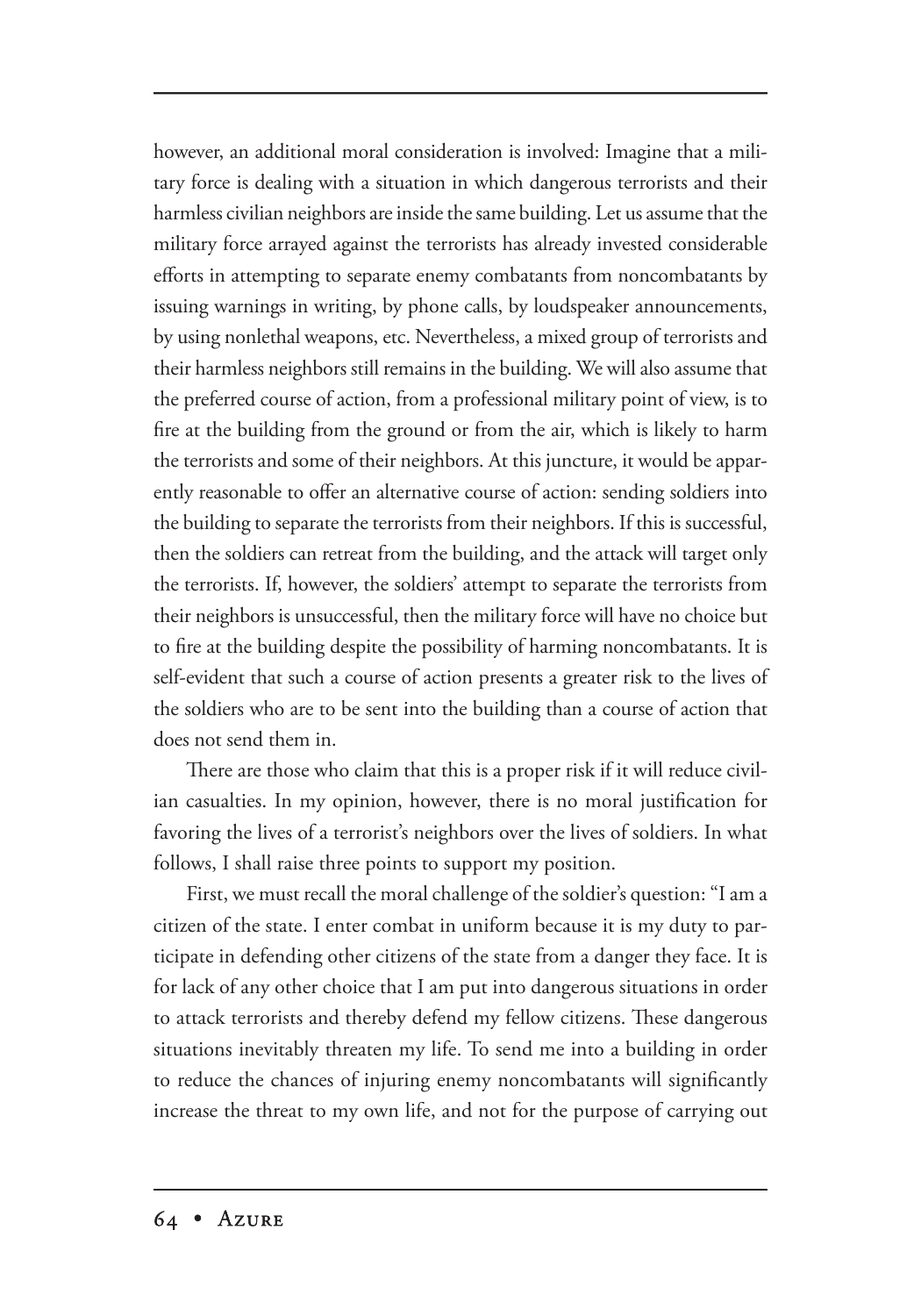the mission of eliminating terrorists, but rather for the purpose of protecting their neighbors. What justification is there for increasing the threat to my life?" I am not aware of a compelling response to the soldier's question and the moral challenge it presents. I am familiar with several attempts to formulate such a response, but they are unsuccessful, unpersuasive, and do not justify endangering soldiers' lives in this manner.<sup>23</sup>

Second, the suggested solution we just described is a good example of the slippery slope down which a careless presentation of the principle of distinction can lead. If this principle is used to draw a distinction between different types of people, it will inevitably lead to preferring some people over others in a sweeping and unjustified manner. An accurate presentation of the principle of distinction would avoid this slippery slope. Although we have two different military standards of conduct—the permissibility of attacking combatants during war and the impermissibility of attacking noncombatants—we cannot deduce from these a third standard of conduct that requires a state to prefer protecting the lives of enemy civilians over the lives of its own soldiers.

Third, and perhaps most important, we must consider the *special duties principle*. While morality demands that the human dignity of *all* people be protected, the provisions regulating this protection are not necessarily universal. Canada's obligation of self-defense, for example, is Canada's obligation toward Canadian citizens, just as Israel's obligation of self-defense is Israel's obligation toward Israeli citizens. Canada does not have a duty to defend Israelis who are not in Canada, and Israel does not have a duty to defend citizens of Canada who are not in Israel. Israel is expected to offer assistance when a natural disaster hits another state because of its obligation to protect the human dignity of all people, but it is obviously required to invest greater efforts when such a disaster hits within its own borders than when it hits elsewhere. Israel's special obligations toward its citizens far exceed its duties toward all human beings as such.

Israel, like every other democratic state, is bound by a hierarchy of duties toward different populations. On the first, and highest, tier of this hierarchy,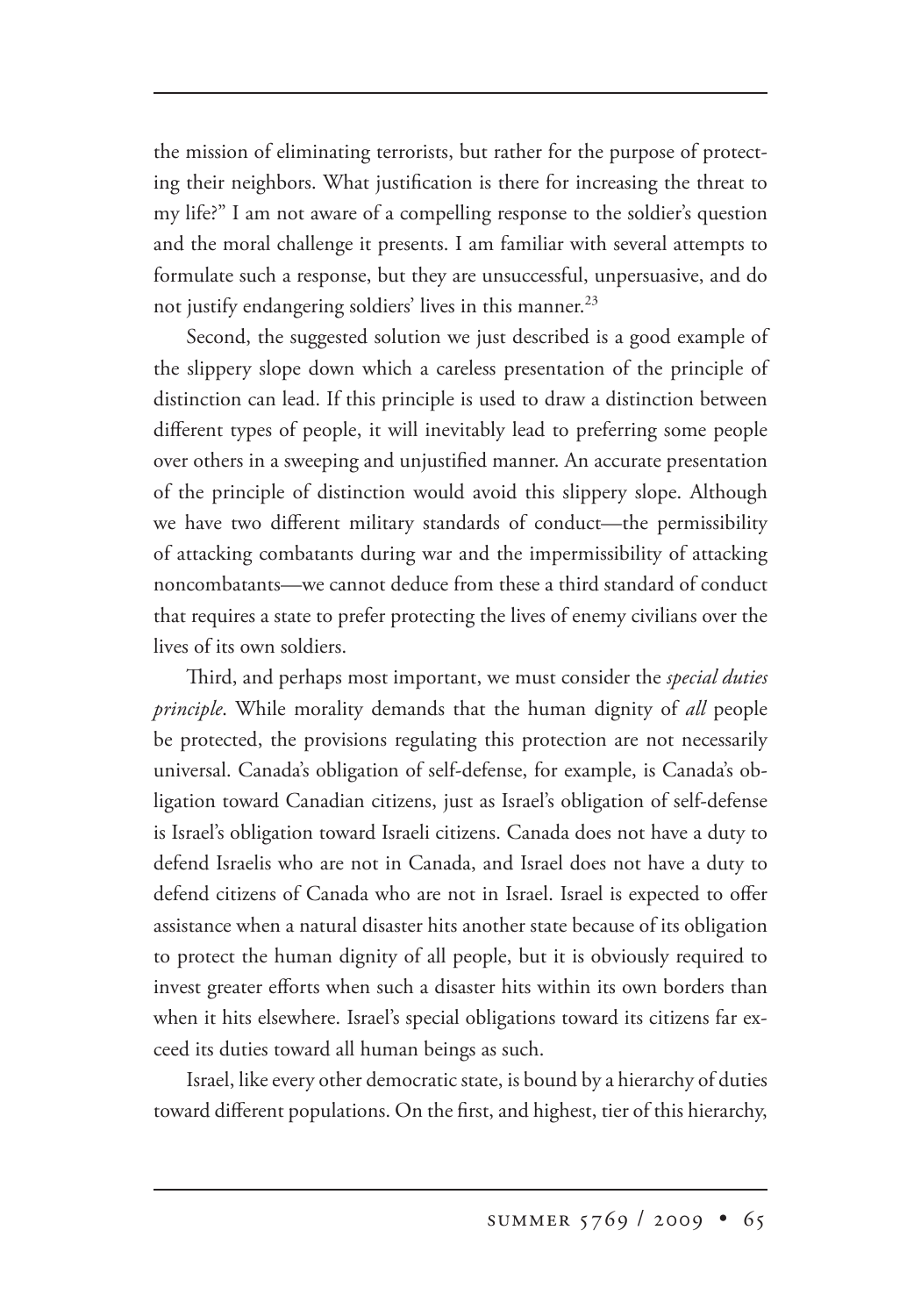we find Israeli citizens. Just below them, on the second tier, are residents of the state who are not citizens, such as permanent residents, foreign workers, visiting tourists, etc. These are all the people who are found within Israel's international borders (the Green Line). On the third tier are the residents of the territories over which Israel has had effective control since the Six Day War, who are not Israeli citizens. On the fourth tier, which lies far below the preceding one, are residents of territories that Israel does not effectively control, who are not Israeli citizens. There is a decisive difference separating the first, second, and third tiers from the fourth. Israel is accountable for actions within its borders and in territories that it effectively controls; it is not accountable for actions that take place in territories in which it has no effective control, such as Gaza, Greece, or Canada.<sup>24</sup>

Where do Israeli soldiers stand in this hierarchy? Being Israeli citizens, they belong to the first tier of the state's hierarchy of duties. When they are not serving in the IDF, they are full citizens, and the State of Israel is duty-bound to them, just as it is to all of its citizens. However, when they are in military uniform and engaged in military activity, special obligations and restrictions imposed on them lower their place in the hierarchy to somewhere between the third and fourth tiers. The state has a duty to protect its noncombatant citizens and the rest of the people under its responsibility with its uniformed, combatant citizens; consequently, the lives of its soldiers are often jeopardized. It is important to emphasize that the state must come up with a compelling justification for endangering the lives of its soldiers. In principle, it should do so only under the necessity of self-defense.

Therefore, in the dilemma at hand, the state should favor the lives of its own soldiers over the lives of the neighbors of a terrorist when it is operating in a territory that it does not effectively control, because in such territories it does not bear the responsibility for properly separating between dangerous individuals and harmless ones. Once it has exhausted its efforts to separate terrorists from noncombatants, not only is the state no longer obligated to endanger the lives of its own soldiers in order to attempt to further such a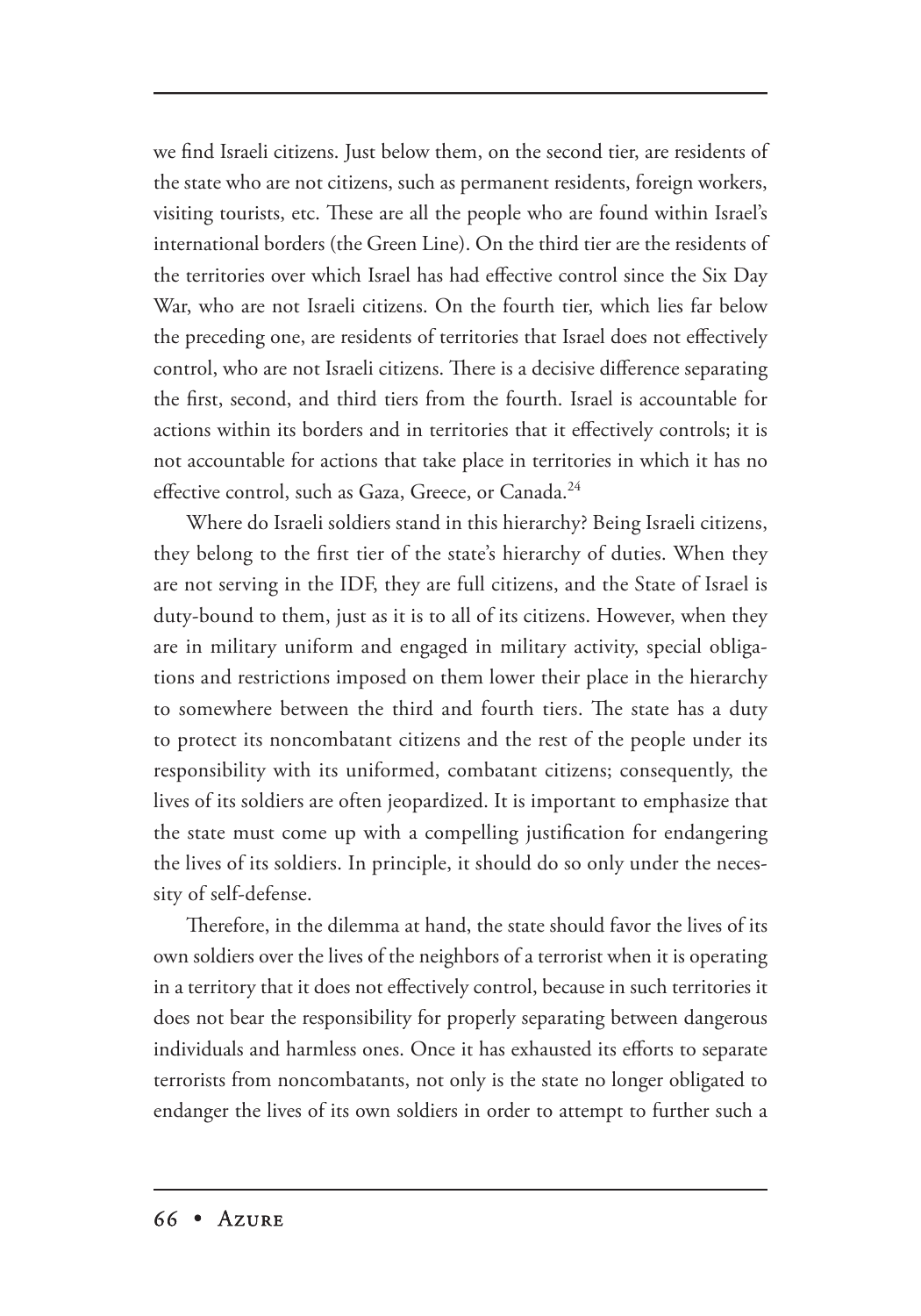separation, it is forbidden to do so. (Some micro-proportionality considerations have to be mentioned in the full description of the decision we recommend, but since they do not change our practical consequences we will not presently describe them.)

The position presented here is also formulated in the IDF's code of ethics.<sup>25</sup> Though the values outlined in the code, known as the "Spirit of the IDF," are presented in an abstract and abridged form, it is nevertheless possible to derive clear conclusions from them with regard to our discussion.

First, the definition of the value of *purity of arms* in the IDF code states: "A soldier will not use his weapon and force to harm noncombatants or prisoners of war." In line with the double effect principle, mentioned above, when a soldier uses his weapon to attack a terrorist and unavoidably harms noncombatants at the same time, he is not using his weapon "to harm noncombatants." He is acting the way he does in order to harm other, dangerous individuals, whom it is his duty to attack under the circumstances, in order to protect his fellow citizens from them.

Second, the value of purity of arms includes the demand that IDF soldiers "will do all in their power to avoid causing harm to the lives, bodies, dignity, and property [of noncombatants]." In order to properly understand the phrase "do all in their power," let us examine the following example: Terrorists have taken over a residential building in Gaza owned by a harmless noncombatant. Only terrorists are present in the building. They can be attacked in two ways: One possibility is to bomb or shell the building and topple it with its present inhabitants—who are solely terrorists still inside. The other possibility is to send soldiers in to kill the terrorists without demolishing the building. The first option will, of course, "cause harm to... [the] property" of the noncombatants who live there, as opposed to the second possibility, which will not cause the same degree of destruction but will gravely endanger the lives of the soldiers involved. The professional and moral solution to this problem is self-evident: It is not acceptable to risk soldiers' lives in order to avoid damaging the property of noncombatants.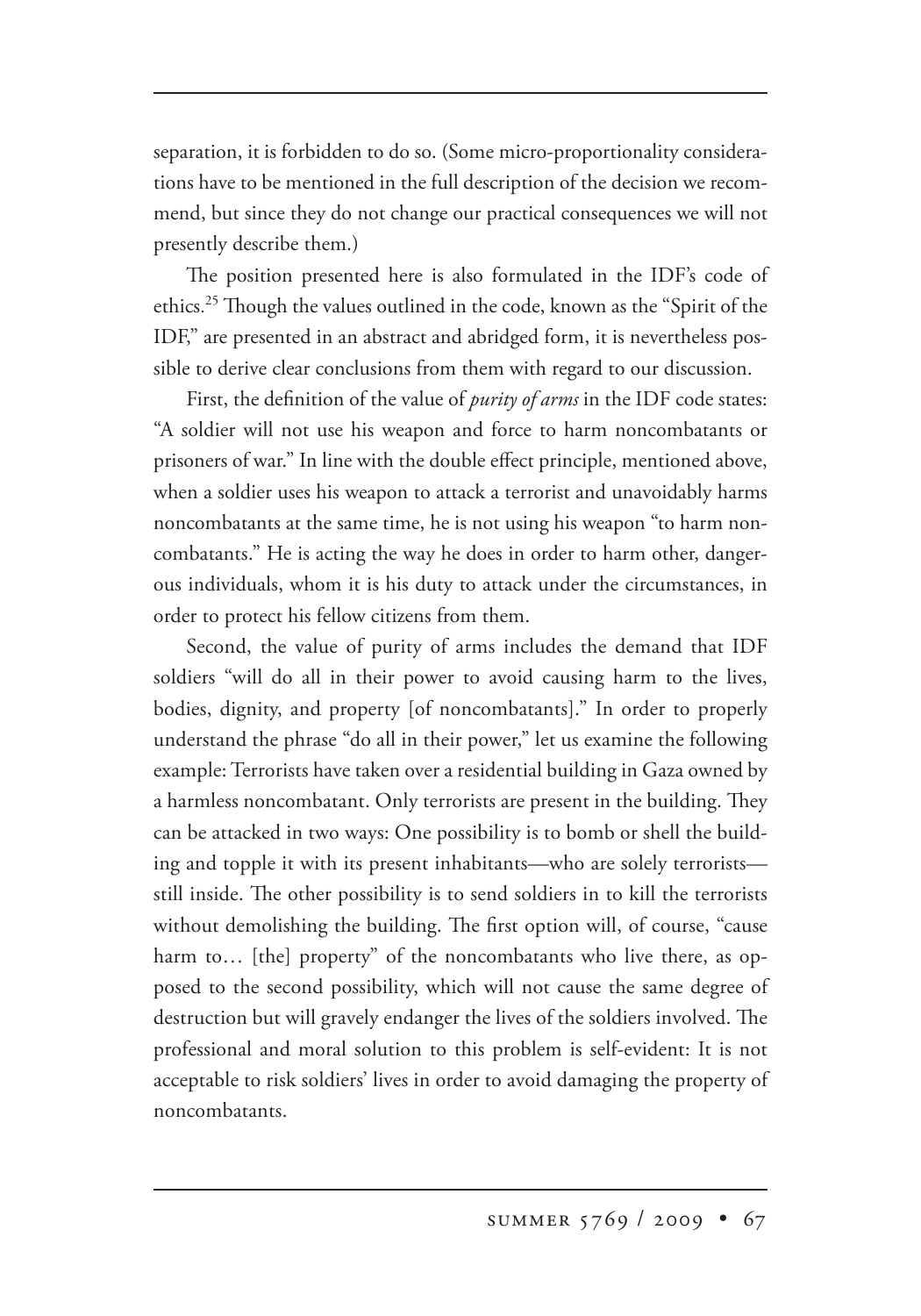Such a decision coincides with the demand that soldiers "do all in their power," because a soldier's courses of action are determined not by the physical options available to him, but rather by professional ethical considerations. The limits placed on a soldier's conduct are dictated by the values and principles that he must uphold. Among these is the *value of human life*, which asserts that "During combat, [a soldier] will endanger himself and his comrades only to the extent required to carry out their mission." When a soldier enters a building, his mission is to attack the terrorists inside. He thus puts himself at risk. If he is a commander, he endangers his soldiers "to the extent required to carry out the mission." A soldier will not endanger himself or other soldiers in order to avoid damaging the property of enemy civilians.

The value of human life delineates the limits of a soldier's conduct not only in regard to damaging the property of noncombatants, but also in regard to harming their "lives, bodies, [and] dignity." We have already seen that soldiers are required to endanger themselves only "to the extent required to carry out the mission." Soldiers are *not* required to endanger their own lives in order to reduce the risk of harming a terrorist's neighbors. They "will do all in their power to avoid causing harm" to noncombatants, but without risking their own lives and the lives of their comrades.<sup>26</sup>

Over the course of Operation Cast Lead, questions arose regarding situations in which soldiers' lives were endangered due to causes other than enemy action. For instance, four Israeli soldiers fell in the course of the operation in "friendly fire" incidents. In another case, IDF soldiers were wounded by an Israeli mortar shell that landed near their position.<sup>27</sup> In a third incident, one Israeli force fired at another, though the episode ended without casualties.<sup>28</sup> There is no need to repeat here that such incidents are unwarranted. At the conclusion of the operation, when asked how to avoid friendly fire incidents, Colonel Ilan Malka, commander of the Giv'ati Brigade, noted the importance of the value of *professionalism* and immediately added an insight into the appropriate attitude toward soldiers' lives. He said, "We have to explain [to the commanders] that even if they lose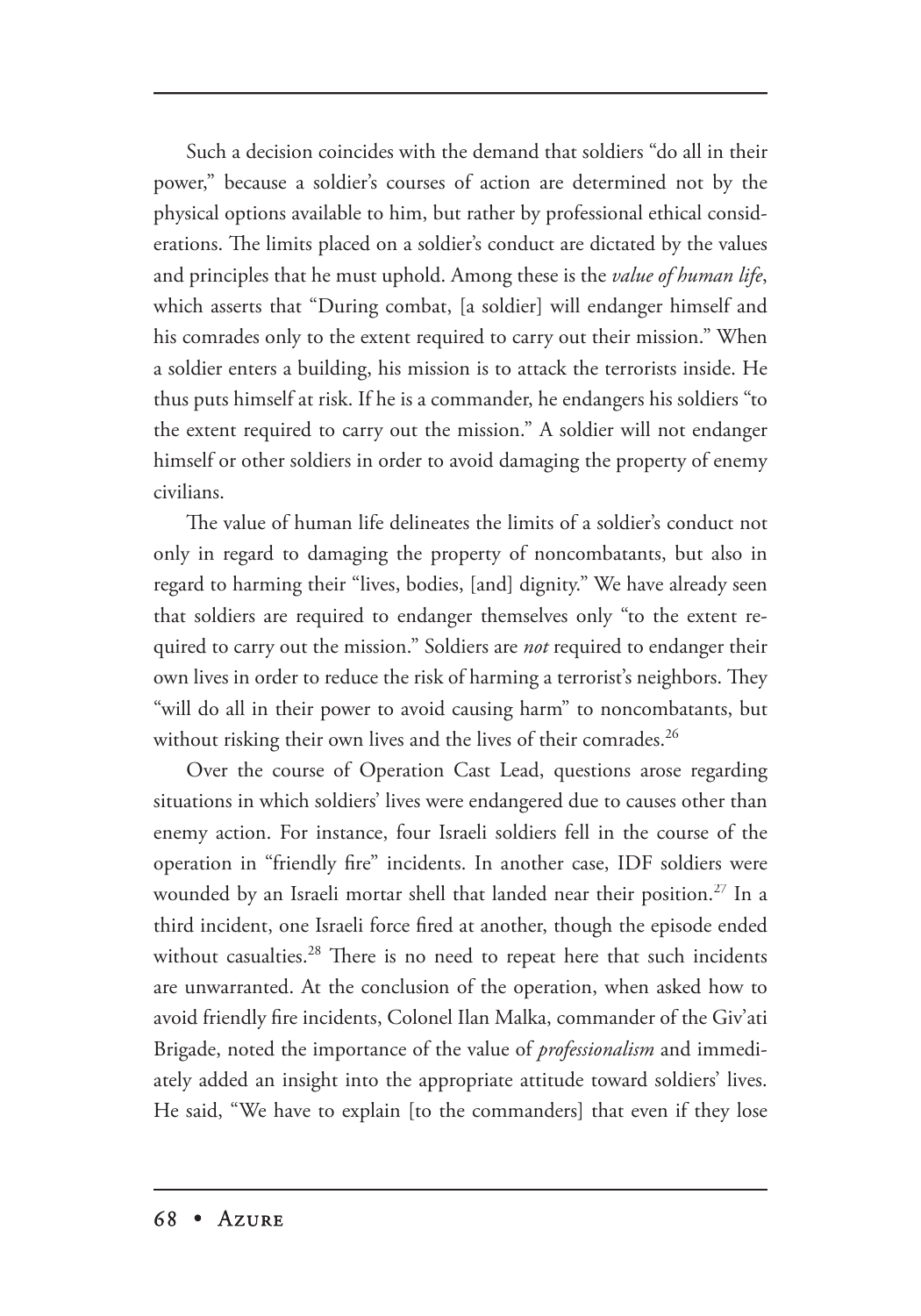a bunch of terrorists, it is no big deal. Don't shoot if you are not sure you know where your troops are." In this context, Malka pointed out a clear failure in the preparations for the operation. "We did not discuss this enough when going over the procedures of the fighting…. It did not come up as much as the other topics came up. We went in without being sufficiently prepared on this issue."29 Friendly fire is not unavoidable, and some of the confusion that happens during combat is indeed unnecessary. This confusion can be ameliorated, and Israeli casualties from friendly fire can thereby be reduced. When it comes to military action, the value of professionalism requires showing proper respect for the value of *human life*.

Another danger that faced Israeli soldiers during Operation Cast Lead was the possibility of being kidnapped by the enemy and being used later as a bargaining chip against their own country. IDF soldiers are supposed to be trained in precautionary steps to prevent abduction and to properly respond to kidnapping attempts. The Hannibal Procedure Rules of Engagement, drafted prior to 2000 while the IDF was still present in Lebanon, instruct a soldier how to act professionally in order to preempt an attempted abduction. Unfortunately, this order was misinterpreted by both commanders and the media, who believed that it sanctions the killing of a soldier, either by his own hand or at the hands of his comrades, in order to prevent him from being taken alive by a terrorist organization. This is, of course, unacceptable both ethically and morally. The purpose of the Hannibal Procedure is first and foremost to retrieve the abducted soldier and return him safely to his home and army unit. It is inconceivable that a military order would require IDF soldiers to kill one of their comrades or require an Israeli soldier to commit suicide when abducted.30

 $A^{\text{l}}$  military actions carried out during Operation Cast Lead should undergo a professional, thorough, and detailed investigation, just like any other non-routine and complicated professional operation. Moral, ethical, and legal evaluations of specific actions can be undertaken only through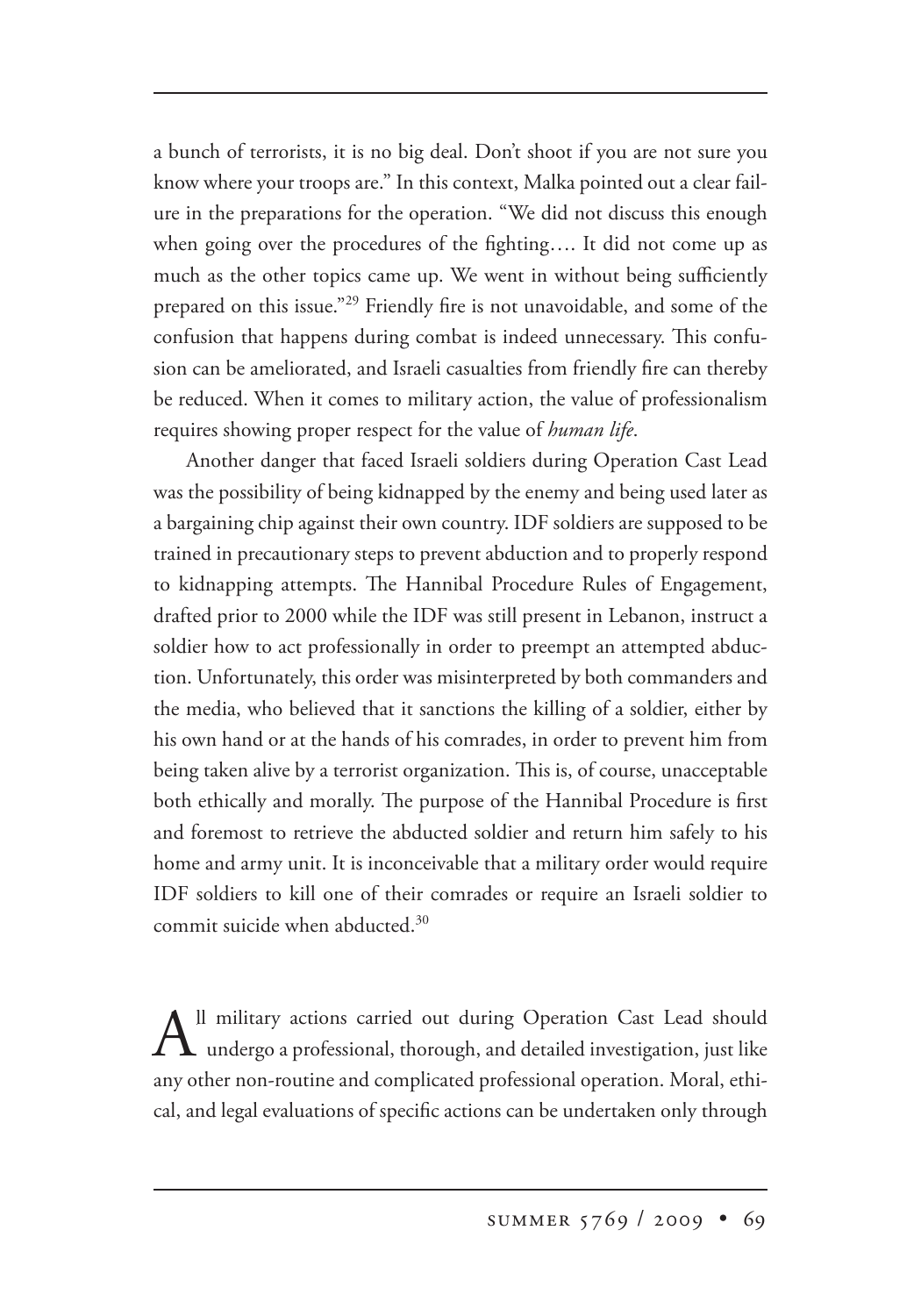the methodical and systematic framework of a professional inquiry. Only on the basis of these inquiries will it be possible to arrive at a general conclusion regarding Operation Cast Lead. Allegations of war crimes against Israel or its soldiers, which started at the time of the operation and continue today long before these inquiries have been completed and the lessons drawn from them made public—are neither objective nor serious. The ease with which they are made serves as sufficient proof that they draw their inspiration from the deceitful propaganda of Israel's enemies.

I shall conclude my essay with two comments. In his *Nichomachean Ethics*, Aristotle wrote, "It is for a noble end that the brave man endures and acts as courage directs," which, according to a Jewish commentator, refers to "those who endanger their lives in war to save the community."<sup>31</sup> I am deeply impressed with the courage displayed by each and every one of the soldiers who participated in Operation Cast Lead and their commanders. They acted and suffered "for a noble end," and endangered their lives "in war to save the community." I would like most of all to commemorate the four officers and six soldiers who died in combat, along with the three civilian casualties, and to pay my respects to their families. At the same time, I am deeply grieved on behalf of each and every one of the harmless Palestinians who were not involved in terrorism but nonetheless died during the operation due to the malicious designs of Hamas.

*Asa Kasher is Laura Schwarz-Kipp Professor Emeritus of Professional Ethics and Philosophy of Practice at Tel Aviv University and co-author of the first IDF code of ethics.*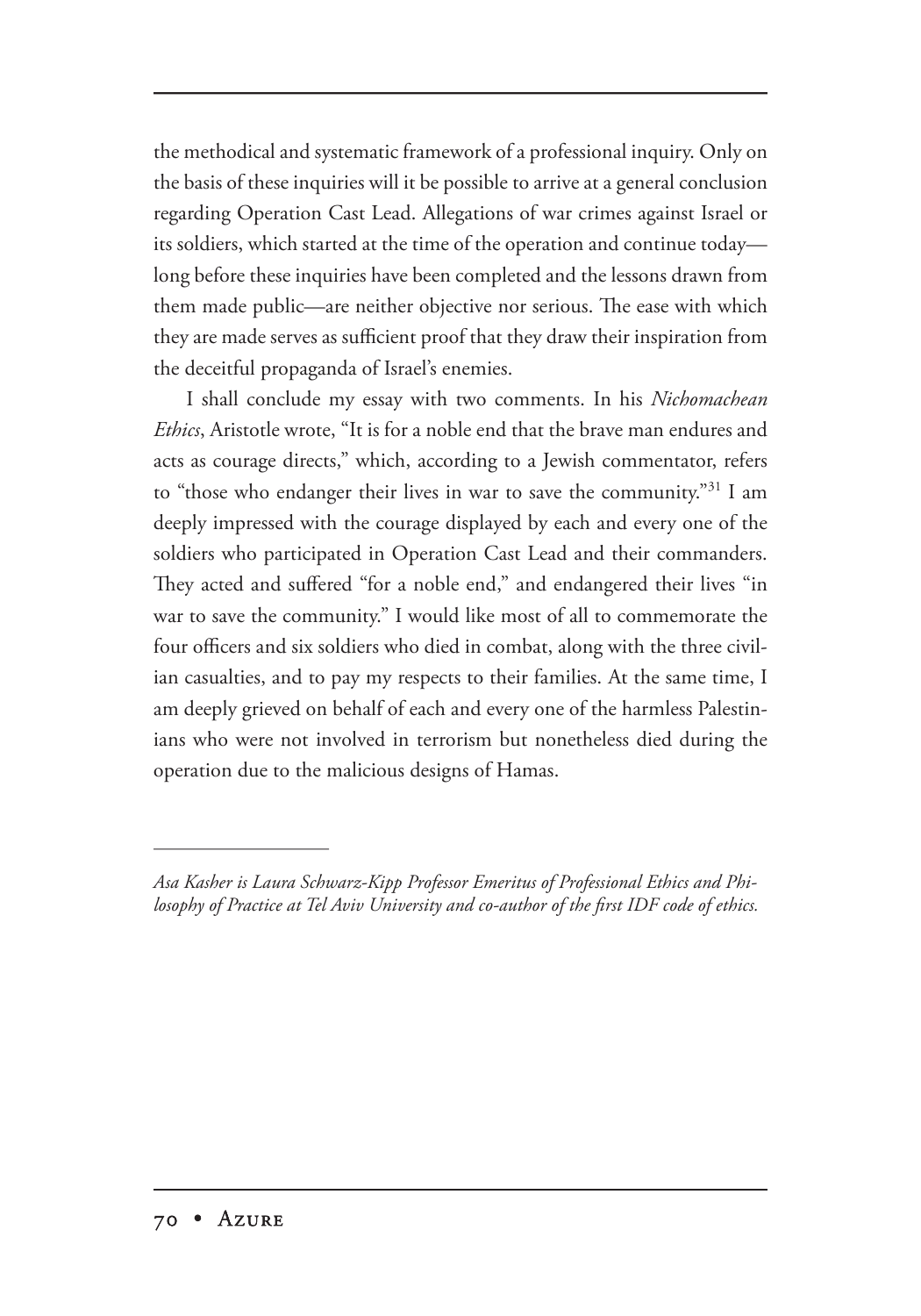## *Notes*

1. For a deep presentation of the moral principles of the democratic state, see John Rawls, *A Theory of Justice*, revised ed. (Cambridge, Mass.: Belknap, 1999). The first edition was published in 1971, also by Belknap. The theory was reworked in John Rawls, *Justice as Fairness: A Restatement* (Cambridge, Mass.: Belknap, 2001). An elucidation of the principle of a "Jewish and democratic state" based on Rawls' theory is found in Asa Kasher, "A Jewish and Democratic State: Philosophical Outline," *Iyyunei Mishpat* 19:3 (July 1995), pp. 729-739 [Hebrew]; this article was reprinted in Asa Kasher, *Spirit of a Man: Four Gates* (Tel Aviv: Am Oved and Yehoraz Association, 2000), pp. 13-27 [Hebrew].

2. The most important of these are the "Spirit of the IDF" and the military code of ethics for fighting terrorism. See Asa Kasher, *Military Ethics* (Tel Aviv: Ministry of Defense, 1998), pp. 231-237 [Hebrew]. The "Spirit of the IDF" can be found at http://dover.idf.il/IDF/English/about/doctrine/ethics.htm. The values of the General Security Service can be found at www.shabak.gov.il/English/about/ Pages/valuseEn.aspx. For a specific discussion of the ethics of fighting terrorism, see Asa Kasher and Amos Yadlin, "Military Ethics of Fighting Terror: An Israeli Perspective," *Journal of Military Ethics* 4:1 (2005), pp. 3-32.

3. For an important formulation of this theory, see Michael Walzer, *Just and Unjust Wars: A Moral Argument with Historical Illustrations*, fourth ed. (New York: Basic, 2006).

4. See, for example, Anthony Joseph Coats, *The Ethics of War* (Manchester: Manchester University, 1997); Paul Robinson, ed., *Just War in Comparative Perspective* (Aldershot, England: Ashgate, 2003), parts I and IV.

5. The eight principles that are most commonly quoted in scholarly literature on just war theory are legitimate authority, just cause, last resort, right intention, probability of success, macro-proportionality, micro-proportionality, and distinction. In this paper we will not consider the legitimate authority principle, because no one contests that the Israeli government was authorized to initiate Operation Cast Lead. We shall touch upon the other principles, also mentioning additional ones that are not normally considered part of just war theory but nevertheless make important contributions to the moral analysis offered here.

See, for example, Bruno Coppieters and Nick Fotion, eds., *Moral Constraints*  on War: Principles and Cases (Lanham, Md.: Lexington, 2002).

6. See Yoram Dinstein, *War, Aggression, and Self-Defense*, third ed. (Cambridge: Cambridge, 2001); Yoram Dinstein, *The Conduct of Hostilities Under the Law of International Armed Conflict* (Cambridge: Cambridge, 2004).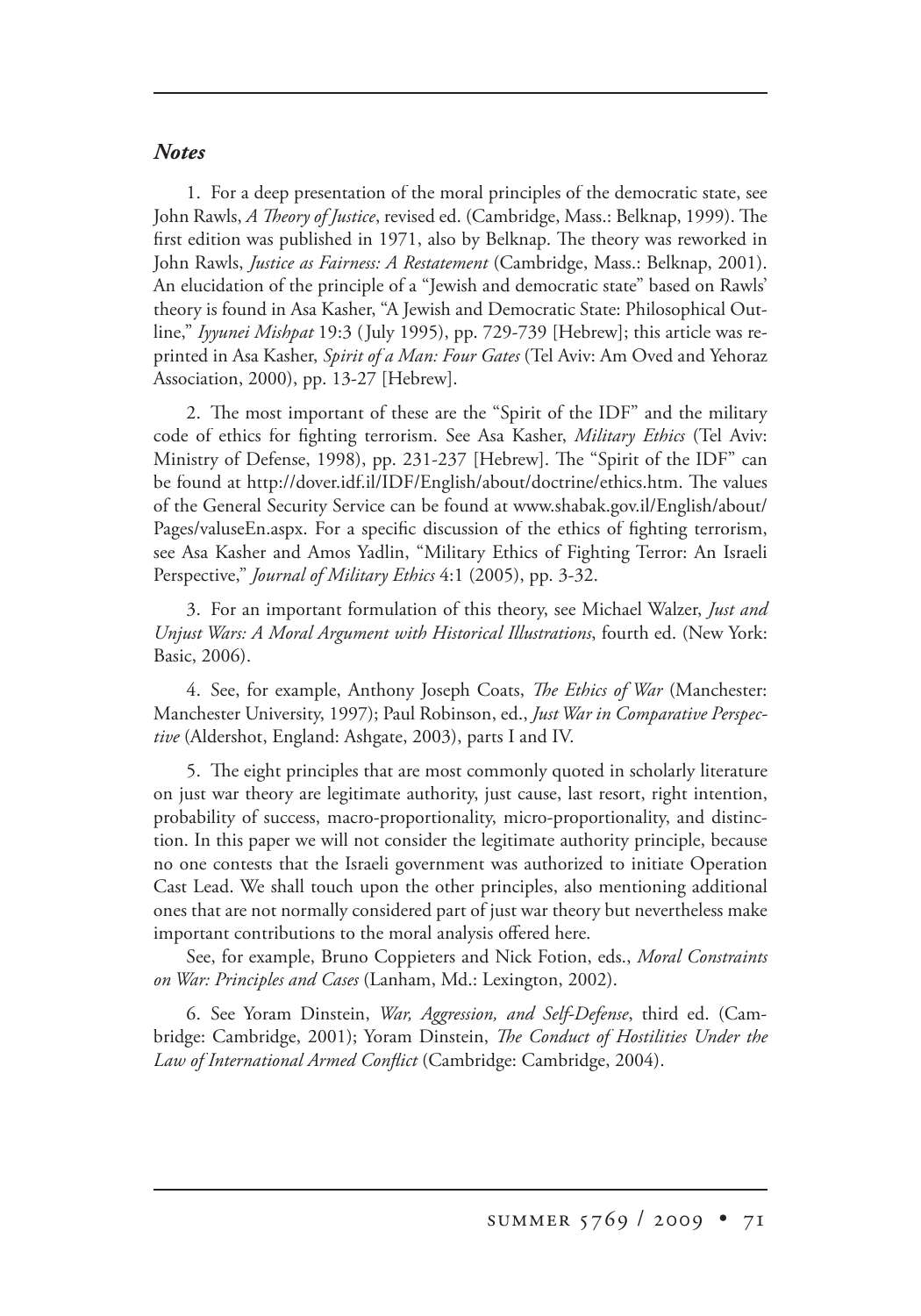7. See Asa Kasher, "The Democratic Obligation to Pursue Peace Arrangements," *Mehkerei Mishpat* [*Bar-Ilan Law Studies*] 14:2 (1998), pp. 343-361 [Hebrew]; this article was reprinted in Kasher, *Spirit of a Man*, pp. 145-171.

8. See Lawrence Freedman, *Deterrence* (Cambridge: Polity, 2004).

9. For the principle of operational deterrence, see Kasher and Yadlin, "Military Ethics of Fighting Terror," pp. 27-28.

10. The concept of "powerful response" has not appeared so far in the context of Operation Cast Lead, outside of specific references to plans for responding to future rocket attacks from Gaza. See Yarden Winter and Ido Elazar, "The Response of the Gaza Division to Rocket Attacks from Gaza: 'We Have Plans for a Powerful Response in the Gaza Strip," *Bamahane* 10 (March 6, 2009), p. 8 [Hebrew].

11. Pronouncements of this kind appeared in David Caspi, "Facing the Fences of Gaza in Amir's Armor Battalion," *Shiryon* 31 (January 2009) [Hebrew]. The Commander of the Seventy-Fifth Battalion in the Seventh Armored Brigade, Lt. Col. Amir, was asked "what, in his opinion, would constitute a 'victory' over or a 'subjection' of Hamas." He answered that a "subjection" of Hamas would be achieved when "the enemy loses its ability and will to fight," while a "victory" would be achieved when "the battalion has successfully completed all of the missions it was charged with." The relationship between victory and subjection is complex and falls outside the scope of our discussion.

12. Roi Bet Levi, "King Javier the First," *Haaretz*, March 1, 2009 [Hebrew].

13. In order to assess effectiveness, one would need to rely on intelligence information that is, by its very nature, not widely accessible.

14. For a discussion of the infrastructure principle, the principle of preserving human life, and the principle of protecting the lives of soldiers, see Kasher, "Democratic Obligation," pp. 155-164.

15. For a discussion of different, problematic uses of the concept of "military necessity," see Paul Christopher, *The Ethics of War and Peace: An Introduction to Legal and Moral Issues*, second ed. (Upper Saddle River, N.J.: Prentice-Hall, 1999). The strict use of the term in this paper is free of the problems inherent in other uses.

16. For novelties in these contexts, see Paul Gilbert, *New Terror, New Wars* (Washington, D.C.: Georgetown, 2003), ch. 1, pp. 1-23.

17. There are also other reservations, including some that relate to the means and tactics of combat, but they are not relevant to the present discussion.

18. An attempt to justify the principle of distinction on moral grounds, based on the special status of combatants, is found in Michael Walzer's *Just and Unjust*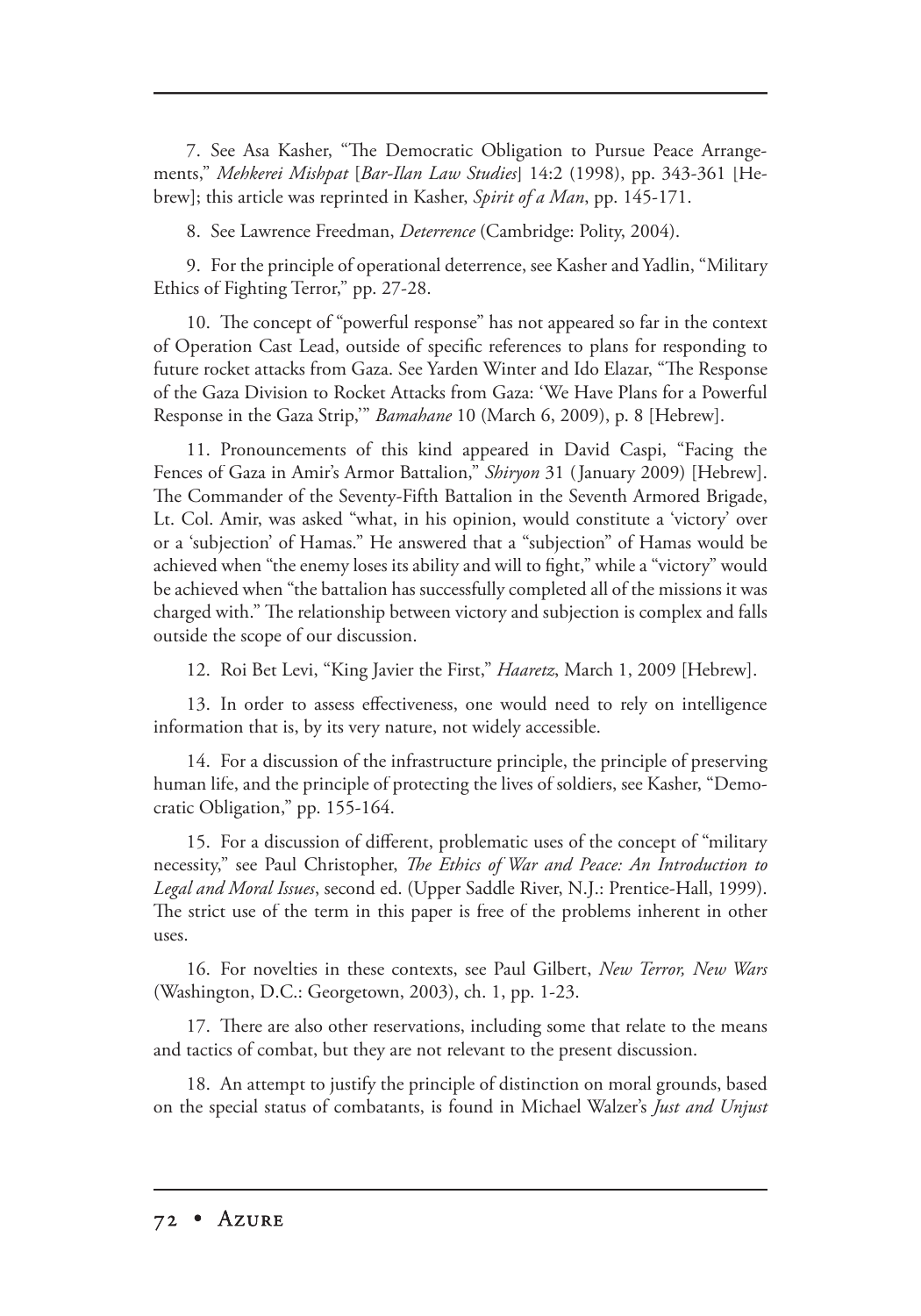*Wars*. For the opposite claim, see Asa Kasher, "The Principle of Distinction," *Journal of Military Ethics* 6:2 (2007), pp. 152-167.

19. In the past, the so-called "neighbor procedure" was also used, in which the IDF would ask a neighbor or relative of the terrorist to approach the terrorist without any risk to his own person—in order to ask the terrorist to hand himself over to the IDF. This procedure has since been banned by a Supreme Court ruling. In my opinion, an improved, more appropriate, and secure version of this procedure should have been authorized in order to offer more protection to the lives of all parties involved in the conflict. See HCJ 3799/02, *Adalah—The Legal Center for Arab Minority Rights in Israel et al. v. Commander of the Central Command, IDF et al.*, ruling from June 23, 2005.

20. Zeev Sternhell, "Kadima to Democracy's Rescue," *Haaretz*, March 6, 2009 [Hebrew]. This is not the place to discuss the meaning of the phrase "the family of civilized Western nations," but it would also be inappropriate to entirely ignore its condescending and even racist tone. For a discussion of non-Western theories of just war, see Robinson, *Just War in Comparative Perspective*.

21. Kendall D. Gott, *Breaking the Mold: Tanks in the Cities* (Fort Leavenworth, Kans.: Combat Studies Institute, 2006), pp. 91-106.

22. The number of casualties and the scale of destruction caused by Operation Cast Lead as reported in Israeli and foreign media are not reliable, in my opinion. Lorenzo Cremonesi, a correspondent for Italy's *Corriere della Sera* and the only foreign reporter to enter Gaza during the operation, presented evidence that called into question any numerical assessment coming from Gaza. This skepticism is also based on past experience: One should recall the use of deceitful propaganda by Palestinian terrorist organizations and their supporters when they accused Israel of a "massacre" in Jenin. The number of casualties they cited was grossly inflated in comparison with the number confirmed by an objective investigation. See "Palestinian Civilians in Gaza to 'Corriere della Sera': Hamas Wants Israelis to Shoot at Our Homes," *Haaretz*, January 29, 2009 [Hebrew].

23. I will mention one example: In the past, but also more recently, some commentators claimed that the value of human dignity requires that the human dignity of neighbors of terrorists should be protected. At the same time, these commentators described soldiers as state instruments. Such an approach deprives soldiers of their human dignity and is therefore invalid. Soldiers are not instruments, but rather uniformed citizens, and the obligation to respect human dignity as such applies to them as well. Examples of this problematic attitude can be found in Colm McKeogh, "Civilian Immunity in War: From Augustine to Vattel," in Igor Primoratz, ed., *Civilian Immunity in War* (Oxford: Oxford, 2007), pp. 62-83. For a contemporary example, see p. 80.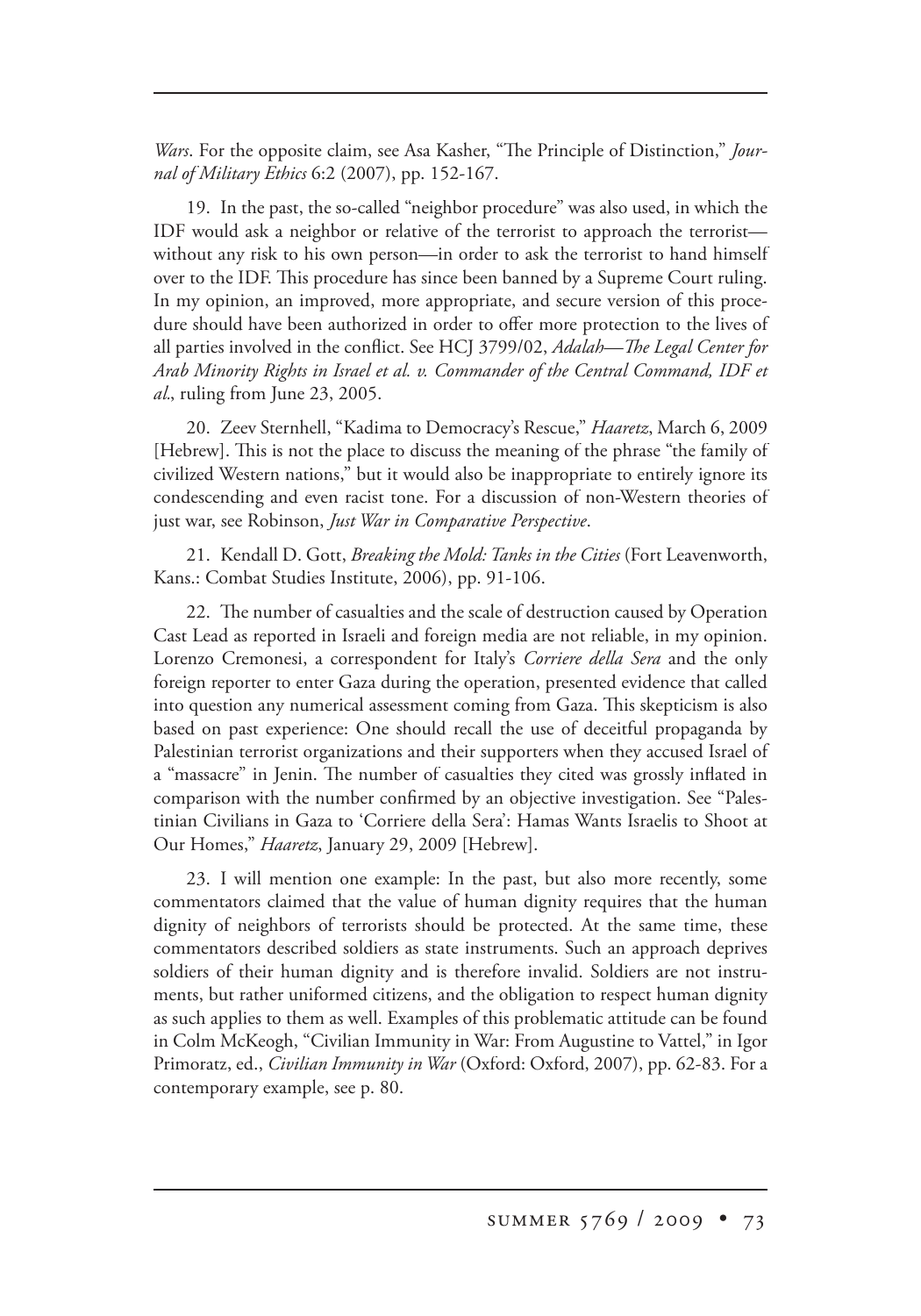24. The implications of the concept of "effective control" are manifold. See Sari Bashi and Kenneth Mann, "Control and Responsibility: The Legal Status of the Gaza Strip After the Disengagement," *Hamishpat* 25 (May 2008), pp. 13-24 [Hebrew]. Despite the claims presented in that article, it is clear that Israel does not have effective control over the Gaza Strip in a way that renders it responsible for separating between terrorists and their noncombatant neighbors.

25. One should recall that the "Spirit of the IDF" is a summarized version of the IDF's first ethical code, "The Spirit of the IDF: Values and Basic Norms." The original document included a two-part definition for each value, one concise and one longer. *Purity of arms* was defined there as follows (notice that the term "soldier" in the IDF context applies not just to the army, but also to the air force and navy): "The IDF soldier will use his weapons and force to the extent necessary for subduing the enemy and will exercise restraint in order to avoid causing undue harm to human life, person, dignity, and property. The IDF soldiers' purity of arms constitutes the restrained use of weapons and force while carrying out the missions, only to the extent required for accomplishing them, without undue harm to the human life, person, dignity, and property of soldiers or civilians, especially helpless dependents, during war and everyday security operations, in armistice and peacetime."

Human life was defined there as follows: "The IDF soldier will act strongly to save human life, out of recognition of the supreme value of human life, and will endanger himself or others only to the extent required to carry out the mission. The sanctity of life as upheld by IDF soldiers will be expressed in all of their actions, in judicious and careful planning, considerate and cautious training, and proper performance in accordance with the mission, the professionally appropriate extent of danger and extent of caution, and will manifest a continuous effort to lower the number of casualties to the extent absolutely necessary for accomplishing the mission." See Kasher, *Military Ethics*, p. 232.

26. On one occasion I was told that my position implies a demand for "zero risk to the lives of soldiers." This claim is groundless. When a soldier operates in a battlefield against terrorists, he is endangered by enemy sniper fire, small arms, grenades, mortar shells, rockets of various types, roadside bombs, loader bombs, booby-trapped buildings, assault and kidnapping threats, etc. Everyone agrees that the soldier is expected to remain in such a dangerous situation during a military operation.

27. Daniel Al-Peleg, "My Travels in Hamastan," *Bamahane* 6-7 (February 6, 2009), pp. 29-34 [Hebrew].

28. Nir Costi, "Champagne," *Bamahane* 6-7 (February 6, 2009), pp. 103-105 [Hebrew].